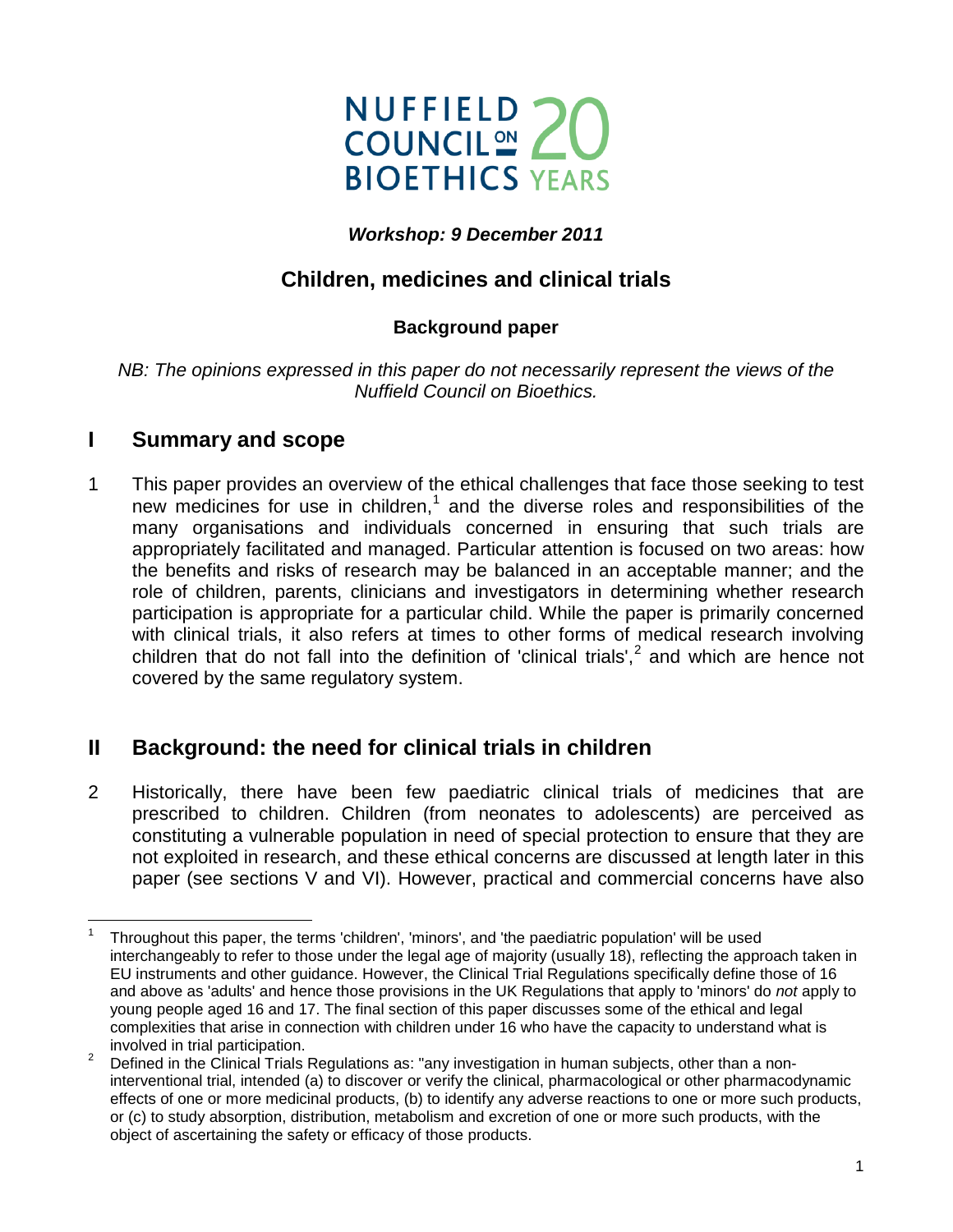played a part in limiting the number of trials that have taken place involving children. Aspects of clinical trials, such as discomfort, pain, fear, and separation from familiar surroundings, may be much harder for children to cope with than for adults, and additional concerns may arise as to the potential effects of the medicine being tested on growing or developing organs, and the impact of what would be routine research procedures in adults such as the taking of blood tests. $3$  The pharmaceutical industry has in the past shown reluctance to study medicines in children, arguing that there are limited financial returns from what is perceived to be a comparatively small market, that it is difficult to organise clinical trials in children, and that there are concerns over possible toxicity.[4](#page-1-1)

- 3 As a result, however, the data regarding dosage-requirements, efficacy and safety of particular medicines in children are often very limited. In many cases, children are prescribed medicines that are either not licensed for use at all, or are being used 'offlabel', that is outside the terms of the product licence (for example where the medicine has been given market authorisation for a different clinical indication, age group, dose or route from that prescribed). Two studies in 1999 (in the UK) and 2000 (across a number of European countries) found that 90 per cent of newborns in intensive care<sup>[5](#page-1-2)</sup> and 46 per cent of children in general paediatric wards<sup>[6](#page-1-3)</sup> received either unlicensed or off-label prescriptions. The fact that a medicine is unlicensed or prescribed off-label does not, of course, mean that no information is available as to its possible effects: in the UK for example, the British National Formulary for Children (BNFC) provides prescribers with evidence-based guidance and expert opinion, and the General Medical Council advises that it may not be necessary for doctors explicitly to draw attention to this issue when seeking consent for treatment if current practice supports the use of off-label prescribing.<sup>[7](#page-1-4)</sup> However, public awareness of the off-label use of medicines for children appears to be low with one study in Northern Ireland finding that 86 per cent of people were not aware of the practice.<sup>[8](#page-1-5)</sup> A German study reported that nine per cent of the parents of chronically ill children, and 20 per cent of those of healthy children, would refuse treatment with an off-label medicine.
- 4 A common approach for using medicines off-label for children has been to use data from clinical trials involving adults and to adjust the dose according to the child's weight.<sup>[10](#page-1-7)</sup>

<span id="page-1-0"></span> $\overline{3}$ The total blood volume in a 0.5kg premature neonate, for example, may be as low as 45 ml: see Ward RM and Kern SE (2009): Clinical trials in neonates: a therapeutic imperative, *Clinical Pharmacology &* 

<span id="page-1-1"></span>*Therapeutics* **86(6)**: 585–7. More generally, blood tests may of course be distressing to children.<br><sup>4</sup> Choonara I (2004) Clinical trials of medicines in children *BMJ* **321**: 1093–4.

<span id="page-1-2"></span><sup>5</sup> Conroy S, McIntyre J, Choonara I *et al*. (1999) Unlicensed and off label drug use in neonates *Archives of Disease in Childhood Fetal Neonatal Edition* **80**: 142–5; see also Ward RM and Kern SE (2009) Clinical trials in neonates: a therapeutic imperative *Clinical Pharmacology & Therapeutics* **86(6)**: 585–7.

<span id="page-1-3"></span><sup>6</sup> Conroy S, Choonara I, Impicciatore P *et al.* (2000) Survey of unlicensed and off-label drug use in paediatric wards in European countries *BMJ* 320: 79–82.

<span id="page-1-4"></span>Figures in European commits and section of the control of the SAD of the Seneral Medical Council),<br>paragraph 22.<br>paragraph 22.

<span id="page-1-5"></span><sup>8</sup> Mukattash TL, Millership JS, Collier PS and McElnay JC (2008) Public awareness and views on unlicensed use of medicines in children *British Journal of Clinical Pharmacology* **66(6)**: 838–45.

<span id="page-1-6"></span><sup>9</sup> Lenk C, Koch P, Zappel H and Wiesemann C (2009) Off-label, off-limits? Parental awareness and attitudes towards off-label use in paediatrics *European Journal of Pediatrics* **168**: 1473–8.

<span id="page-1-7"></span><sup>10</sup> Federal Drug Administration (2011*) Drug research and children*, available at: http://www.fda.gov/Drugs/ResourcesForYou/Consumers/ucm143565.htm.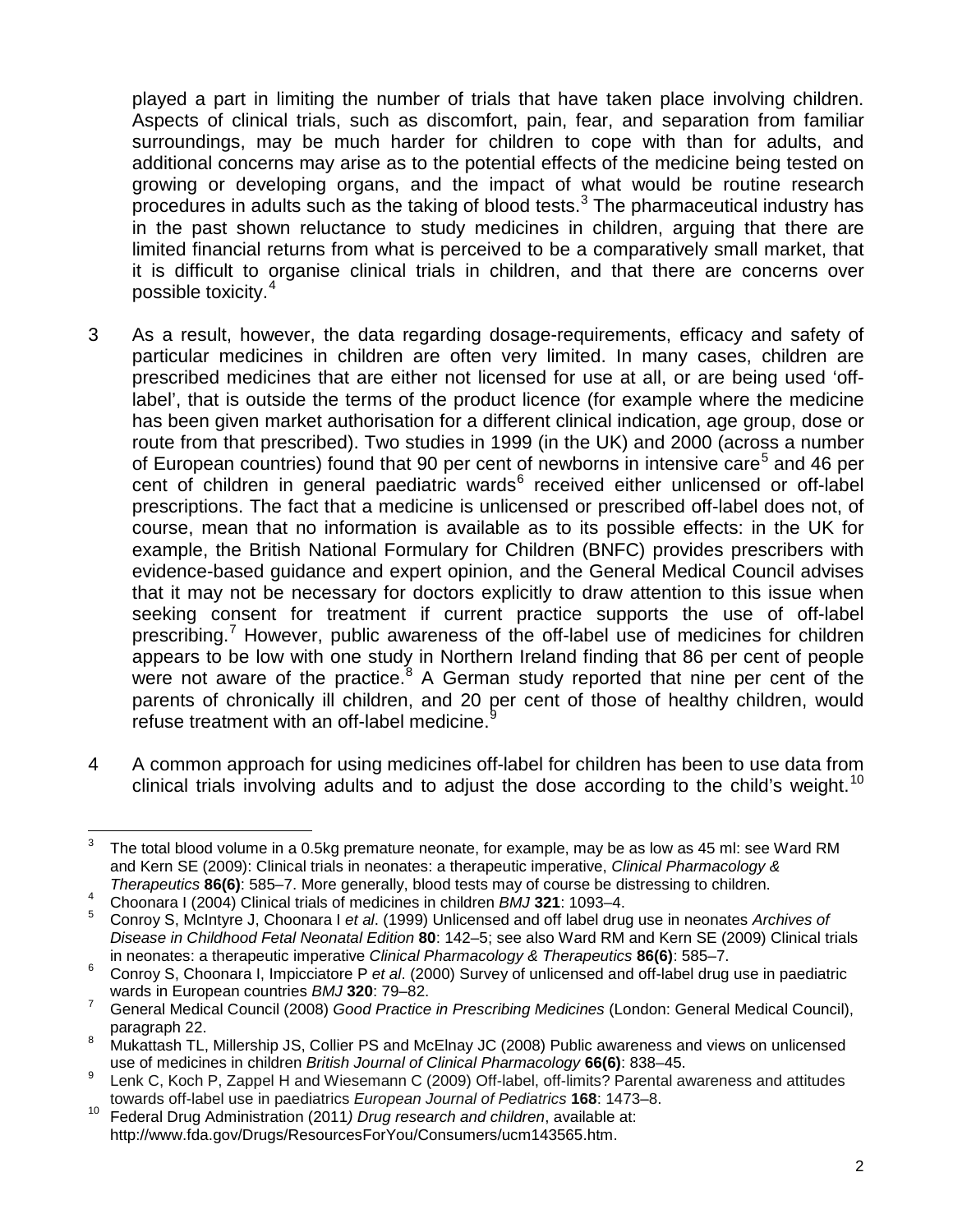Although doctors have pursued this approach for many years, studies have indicated that off-label or unlicensed prescription has nevertheless been associated with adverse reactions and increased risk of mortality in some cases. For example, the use of the antibiotic chloramphenicol in newborns and premature babies was ceased following the identification of 'grey baby syndrome', $11$  the symptoms of which include low blood pressure, and blue colouring of lips, nail beds and skin, and which can often lead to death. Impaired metabolism of chloramphenicol in the paediatric population was identified as the cause.

- 5 The principal problem with transferring data from adults to children is that children are not simply 'small adults'. In addition to their smaller weight and the dynamics of growth and maturation of organs, changes in body proportion and other developmental changes must also be considered, as these factors affect how pharmaceuticals are absorbed, distributed, metabolised and excreted. As a result, dosages extrapolated from adult data (or from data from older children to newborns) may potentially be either dangerously high, or too low to be effective.<sup>[12](#page-2-1)</sup> Practical problems may also arise with the administration of medicines to children where trials have only taken place in adults: for example, a young child may not be able to take a medicine if it is difficult to swallow and there is no syrup formulation available.<sup>[13](#page-2-2)</sup> More fundamental problems arise in connection with illnesses that arise only in childhood, where no data at all may be available from adult trials.
- 6 Examples of ineffective and harmful interventions being used in children before they have been assessed by clinical trial have led to an increased interest in conducting paediatric clinical trials.<sup>[14](#page-2-3)</sup> Indeed, some have argued that there is a "moral imperative" to study medicines in children in order to provide them with equality of access to both current and future medicine.<sup>[15](#page-2-4)</sup> One paediatric pharmacologist has described clinical care that involves the use of a medicine in the absence of data indicating that it will probably achieve its therapeutic goal, as the equivalent of "conducting thousands of studies with an N=1" and concluded: "Our most vulnerable pediatric population deserves better care than this."[16](#page-2-5)

## **III Roles and responsibilities**

7 It was suggested above (see paragraph [2](#page-0-2)) that the factors hindering research on the effect of medicines on children include: ethical concerns as to the proper protection of children; practical concerns over the appropriate management and adaptation of trials to

<span id="page-2-0"></span> $11$ Mulhall A, de Louvois J and Hurley R (1983) Chloramphenicol toxicity in neonates: its incidence and prevention *British Medical Journal (Clinical Research Edition)* **287**: 1424–7.

<span id="page-2-1"></span><sup>12</sup> Ward RM and Kern SE (2009): Clinical trials in neonates: a therapeutic imperative *Clinical Pharmacology & Therapeutics* **86(6)**: 585–7.

<span id="page-2-2"></span><sup>13</sup> See: Medical and Healthcare products Regulatory Agency (2010) *Medicines for children*, available at:

http://www.mhra.gov.uk/Howweregulate/Medicines/Medicinesforchildren/index.htm. 14 Caldwell PHY, Murphy SB, Butow PN *et al*. (2004) Clinical trials in children *Lancet* **<sup>364</sup>**: 803–11.

<span id="page-2-4"></span><span id="page-2-3"></span><sup>&</sup>lt;sup>15</sup> Malhotra S and Subodh BN (2009) Informed consent & ethical issues in paediatric psychopharmacology *Indian Journal of Medical Research* **129**: 19–32.

<span id="page-2-5"></span><sup>16</sup> Ward RM and Kern SE (2009): Clinical trials in neonates: a therapeutic imperative *Clinical Pharmacology & Therapeutics* **86(6)**: 585–7, at 586.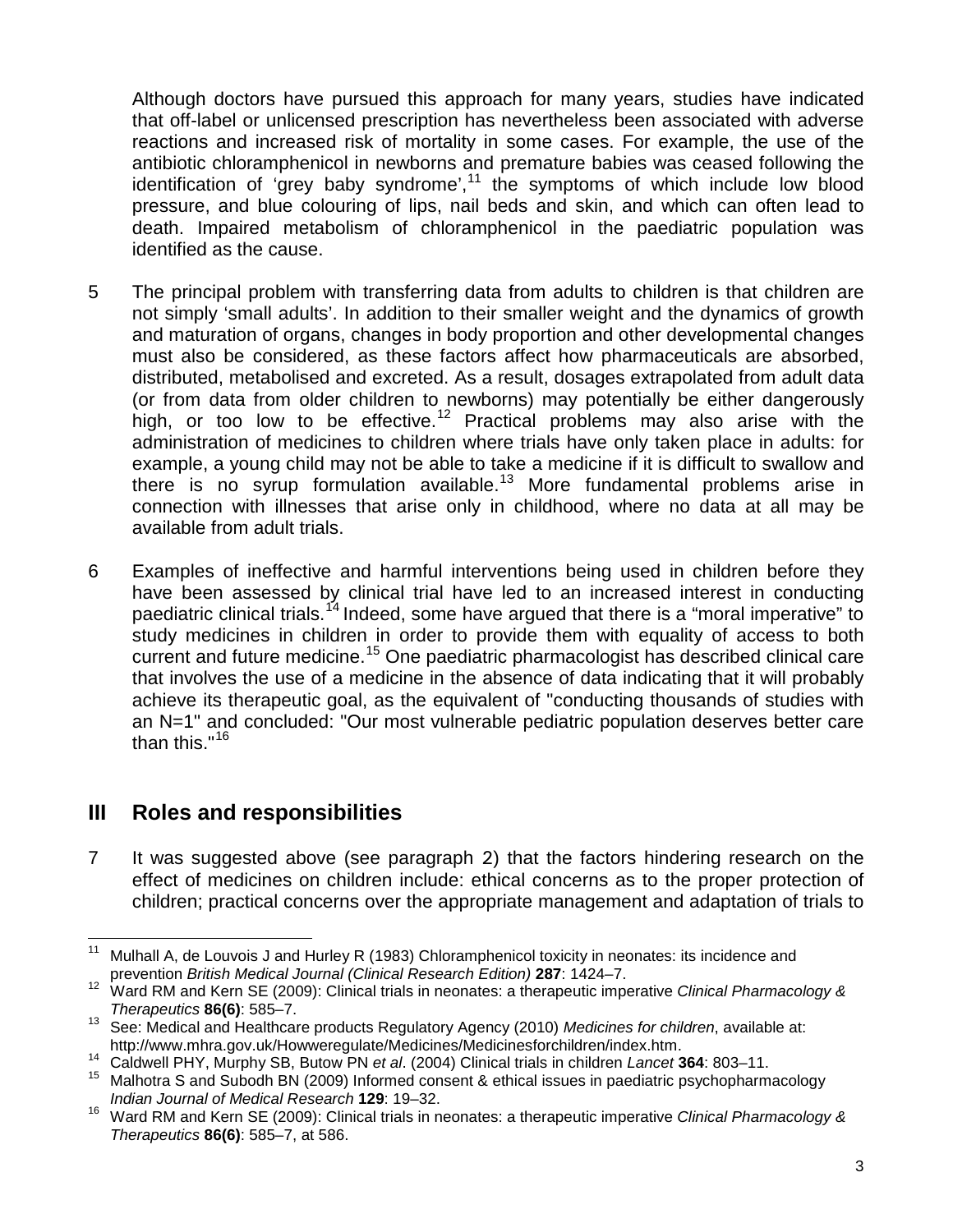meet children's needs; and commercial influences affecting the decisions and priorities of pharmaceutical companies. These very different factors demonstrate how many organisations and individuals potentially have a role to play in determining what research takes place and who takes part in it. $17$ 

- 8 Governments and other regulatory bodies set down the regulatory environment that influences the policies, priorities and decisions of pharmaceutical companies with respect to paediatric clinical trials. Similarly they set down over-arching standards with the aim of ensuring that the welfare of any child involved in clinical trials is adequately protected. Professional associations may set down more detailed, and sometimes more stringent, requirements based on their own professional norms and ethics. At the level of individual research proposals, companies, investigators and research ethics committees scrutinise both the scientific validity of the proposed research, and whether the potential risks and benefits are appropriately balanced. The role of scrutiny at this level is to determine whether it is appropriate for a particular research project to go ahead: whether an invitation to participate would constitute a 'reasonable choice' for children and their parents. Finally, there is a separate decision-making process at the level of the particular child: children, parents, clinicians treating the child, and the investigator concerned all have a role to play in determining whether participation would be the right choice for *this* child in his or her own particular circumstances.
- 9 The rest of this paper covers three of these areas. First it considers briefly what regulatory action has been taken both within Europe and in the United States to incentivise or even mandate pharmaceutical companies to carry out more clinical trials in children. Second, it considers the approaches taken by a range of regulatory and professional bodies in determining how children should be protected in research, with particular reference to how 'risk' and 'benefit' should be defined and balanced. Third, it considers the question of decision-making at the level of the individual child participant, considering the roles of the various different parties involved and how any disagreements should be managed.

# **IV Promoting clinical trials in children**

- 10 As a result of the growing pressure for better data on medicines used in children, there have been a number of changes in legislation that have either set requirements to conduct paediatric clinical trials or provided incentives to encourage their practice.
- 11 In the European Union, the Regulation on Paediatric Medicines, which came into force in January 2007, aims to increase both the availability of medicines specifically adapted and licensed for paediatric use, and the information available to prescribers.<sup>[18](#page-3-1)</sup> For companies wanting to market a new medicine or to change an existing marketing authorisation, there is now a requirement that data from paediatric studies (carried out in

<span id="page-3-0"></span> $17$ <sup>17</sup> Miller PB and Kenny NP (2002) Walking the moral tightrope: respecting and protecting children in healthrelated research *Cambridge Quarterly of Healthcare Ethics* **11**: 217–29.

<span id="page-3-1"></span><sup>18</sup> Council Regulation (EC) 1901/2006 on medicinal products for paediatric use, as amended by Council Regulation (EC) 1902/2006. Note that some of the specific provisions only came into force a further 18 months after the main Regulation.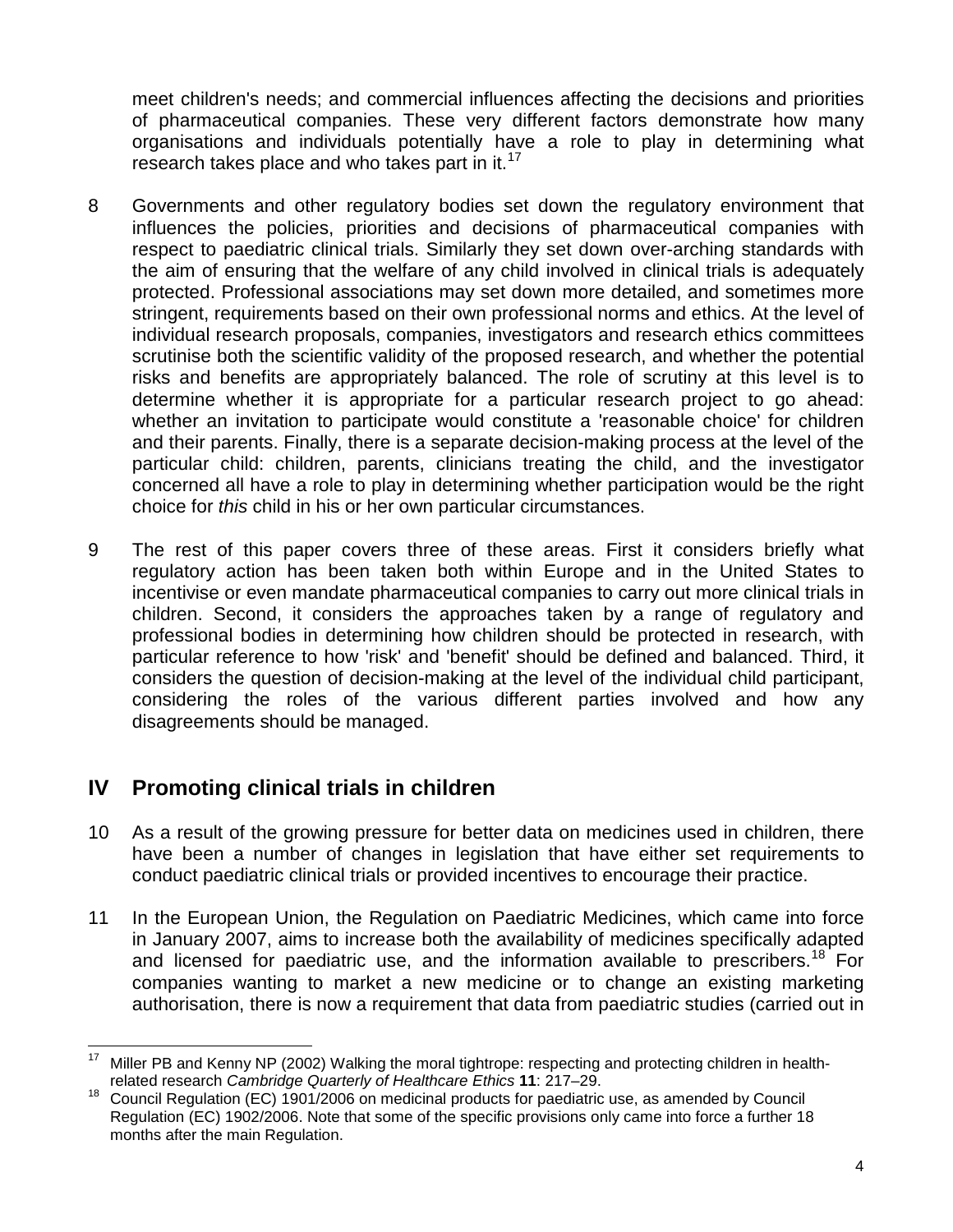accordance with a pre-agreed 'paediatric investigation plan' or PIP) must be included in the application. Age-appropriate formulations of medicines must also be developed. (These requirements may be waived where appropriate: for example where the disease or condition for which the medicine is being developed only arises in adults, or where use of the medicine is likely to be ineffective or unsafe in children.) The Regulation further requires the publication of information on paediatric clinical trials to be entered into the EU Database on Clinical Trials (EudraCT) and in 2009, the European Commission published guidance relating to this information.[19](#page-4-0)

- 12 In addition to these requirements, the Regulation also provides financial incentives to pharmaceutical companies in order to make it easier for prescribers to obtain paediatric data about both new and existing medicines. Where information from the PIP is included in a new medicine's 'summary of product characteristics', then the developer of the drug is granted a six months' extension of the supplementary protection certificate (effectively extending the benefit of the patent by six months). For 'orphan' medicinal products, this incentive takes the form of an extra two years' market exclusivity in addition to the ten years' market exclusivity that is already granted on authorisation of an orphan medicine. For off-patent products, a new category of marketing authorisation called the 'paediatric use marketing authorisation' (PUMA) has been developed with the aim of encouraging the development of new paediatric formulations of older products. A PUMA, if granted, will provide ten years' market protection.<sup>[20](#page-4-1)</sup>
- 13 In the USA, similar approaches have been in place for some time. Since 1997 the government has provided financial incentives to the pharmaceutical industry to conduct paediatric clinical trials through legislation that offers an additional six-month market exclusivity to patents for all paediatric formulations of products that have been trialled in children.<sup>[21](#page-4-2)</sup> More recently, the Paediatric Research Equity Act (2003) gave the Food and Drug Administration (FDA) the authority to require paediatric studies of a new medicine if the FDA determines either that the medicine is likely to be used in a substantial number of children, or that it would provide a meaningful benefit for children over existing treatments.[22](#page-4-3) By 2009, these combined 'carrot and stick' approaches had resulted in over 300 changes in labelling on medicines used for children.<sup>[23](#page-4-4)</sup> While the European changes are much more recent, there is some optimism that they will have a significant impact in improving care for children. $24$

<span id="page-4-0"></span><sup>19</sup> <sup>19</sup> European Commission (2009) *Guidance on the information concerning paediatric clinical trials to be entered into the EU Database on Clinical Trials (EudraCT) and on the information to be made public by the European Medicines Agency (EMEA), in accordance with Article 41 of Regulation (EC) No 1901/2006* [2009] OJ C28/1.

<span id="page-4-1"></span><sup>&</sup>lt;sup>20</sup> See: http://www.mhra.gov.uk/Howweregulate/Medicines/Medicinesforchildren/index.htm#l5, and<br>http://www.mhra.gov.uk/home/groups/pl-a/documents/websiteresources/con2025602.pdf.

<span id="page-4-2"></span>and the Food and Drug Administration Modernization Act (FDAMA; 1997) Paediatric Exclusivity Provision; later re-authorised as the Best Pharmaceuticals for Children Act (2002). See:<br>http://www.fda.gov/Drugs/ResourcesForYou/Consumers/ucm143565.htm.

<span id="page-4-4"></span><span id="page-4-3"></span><sup>22</sup> The Paediatric Research Equity Act (2003).<br>
<sup>22</sup> The Paediatric Research Equity Act (2003).<br>
<sup>23</sup> Ward RM and Kern SE (2009): Clinical trials in neonates: a therapeutic imperative Clinical Pharmacology & *Therapeutics* **86(6)**: 585–7.

<span id="page-4-5"></span> $24$  See, for example, Vassai G (2009) Will children with cancer benefit from the new European Paediatric Medicines Regulation? *European Journal of Cancer* **45(9)**: 1535–46,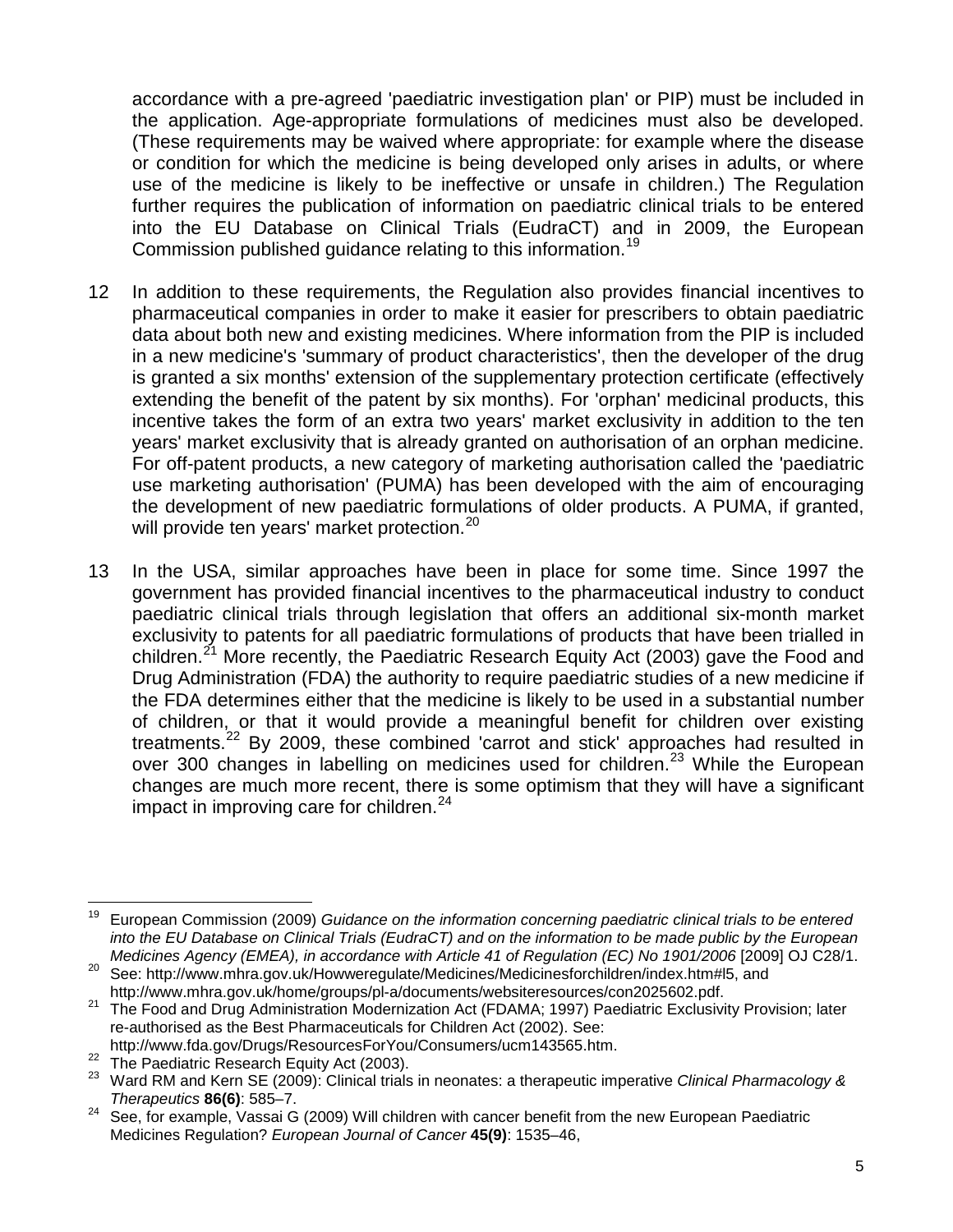# **V Regulating to protect children taking part in trials**

- 14 In addition to taking action both to require and to incentivise pharmaceutical companies to increase the amount of information available as to the effects of medicines on children, governments and other regulatory bodies also have a role in setting standards to ensure that children who are invited to take part in such trials are appropriately protected. Such standards are set at a high level (for example through legislative requirements, professional standards and international declarations and conventions), and are then interpreted and implemented at local level through the individual scrutiny of particular research proposals. Within the EU, Article 4 of the Clinical Trials Directive<sup>[25](#page-5-0)</sup> sets out minimum standards for paediatric clinical trials: these have been implemented in the UK through the Clinical Trials Regulations 2004.<sup>[26](#page-5-1)</sup> Professional guidance within the UK on paediatric research more generally includes guidance from the General Medical Council (GMC), $^{27}$  $^{27}$  $^{27}$  the Medical Research Council (MRC) $^{28}$  $^{28}$  $^{28}$  and the Royal College of Paediatrics and Child Health (RCPCH).<sup>[29](#page-5-4)</sup> Advice on the interpretation of the Directive has been issued by an EU *ad hoc* group, [30](#page-5-5) and international statements on the standards to be met in all forms of research include the World Medical Association's *Declaration of Helsinki*, [31](#page-5-6) the Council of Europe's *Convention on Human Rights and*  Biomedicine (known as the Oviedo Convention) and its Additional Protocol,<sup>[32](#page-5-7)</sup> and the *International Ethical Guidelines for Biomedical Research involving Human Subjects* published by the Council for International Organizations of Medical Sciences (CIOMS) in association with the World Health Organization. [33](#page-5-8) Individual research proposals are scrutinised at local level in the UK by Research Ethics Committees.
- 15 The Clinical Trials Directive makes general provision for all clinical trials in the EU, and includes specific provision for clinical trials in minors, setting out both overarching requirements to protect minors, and procedural safeguards to ensure that such requirements are considered on a case-by-case basis for each proposed trial. Article 4

<span id="page-5-0"></span><sup>25</sup> <sup>25</sup> Directive 2001/20/EC on the approximation of the laws, regulations and administrative provisions of the Member States relating to the implementation of good clinical practice in the conduct of clinical trials on medicinal products for human use.

<span id="page-5-1"></span><sup>&</sup>lt;sup>26</sup> The Medicines for Human Use (Clinical Trials) Regulations 2004, SI 2004/1031, as amended.<br><sup>27</sup> General Medical Council (2007) 0-18 years: quidance for all doctors, available at http://www.gmc-

<span id="page-5-2"></span>uk.org/static/documents/content/0-18\_0510.pdf; General Medical Council (2010) *Good practice in research*  and General Medical Council (2010) *Consent to research*, both available at http://www.gmc-

<span id="page-5-3"></span>Medical Research Council (2004/2007) *MRC ethics guide: medical research involving children*, available at: http://www.mrc.ac.uk/Utilities/Documentrecord/index.htm?d=MRC002430.<br><sup>29</sup> Royal College of Paediatrics and Child Health: Ethics Advisory Committee (2000) Guidelines for the ethical

<span id="page-5-4"></span>conduct of medical research involving children, *Arch Dis Child* **82**:177–82.

<span id="page-5-5"></span><sup>30</sup> European Commission (2008) *Ethical considerations for clinical trials on medicinal products conducted with*<br>the paediatric population.

<span id="page-5-6"></span>*the paediatric population*. <sup>31</sup> World Medical Association (2008) *Declaration of Helsinki*, available at http://www.wma.net/en/30publications/10policies/b3/. The 1996 version, while superseded by later revisions, is cited in the EU Directive and UK Clinical Trial Regulations.

<span id="page-5-7"></span><sup>&</sup>lt;sup>32</sup> Council of Europe (1997) *Convention for the protection of human rights and dignity of the human being with regard to the application of biology and medicine (Convention on human rights and biomedicine)*, and its *Additional protocol* concerning biomedical research (2005), available at:

<span id="page-5-8"></span>http://conventions.coe.int/Treaty/en/Treaties/Html/195.htm.<br>33 CIOMS (2002) International ethical guidelines for biomedical research involving human subjects, available at http://www.cioms.ch/publications/layout\_quide2002.pdf.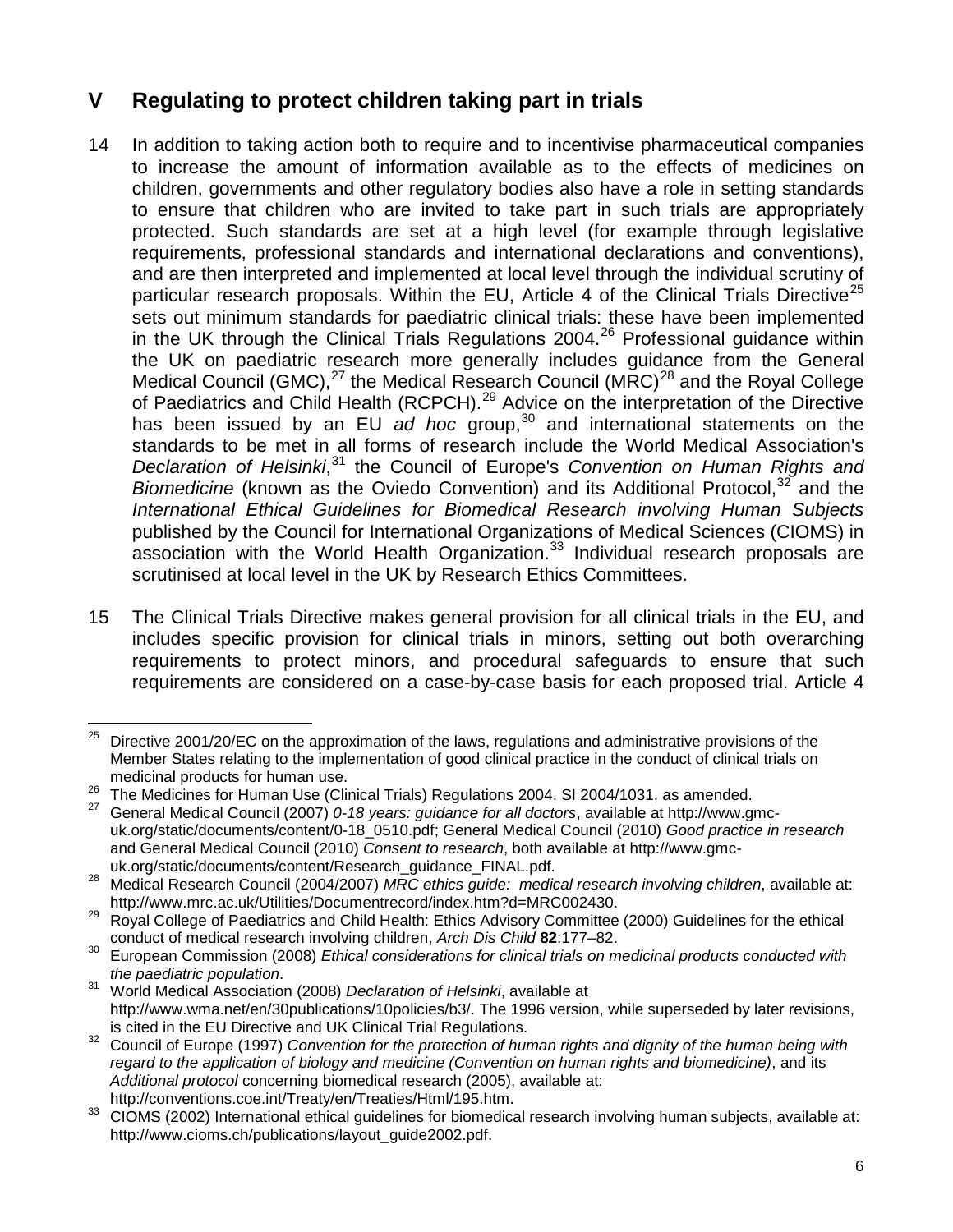of the Directive specifies that trials involving minors may be undertaken only if the consent of the parents or a legal representative has been obtained, where the consent "must represent the minor's presumed will". In addition, the minor must receive information, appropriate to their ability to understand, from staff with paediatric experience regarding the trial, its risks and its benefits. The explicit wish of a minor, who is capable of forming an opinion and assessing this information, to refuse participation or to be withdrawn from the trial must be "considered" by the investigator, and no incentives or financial inducements are to be given except compensation. The trial must be "designed to minimise pain, discomfort, fear and any other foreseeable risk in relation to the disease and developmental stage" and "some direct benefit for the group of patients [must be] obtained".<sup>[34](#page-6-0)</sup> Additionally, the Directive requires that a clinical trial may be conducted only when it is essential to validate hypotheses generated from adult clinical trials or other research methods, and when it is of direct relevance to a clinical condition in the child subject or the research is of the nature that it can only be conducted in minors. The research ethics committee (REC) scrutinising the research protocol must either include direct paediatric expertise or have taken the advice of those in the field of paediatrics.

16 The Clinical Trials Regulations 2004 transpose the Clinical Trials Directive into UK law, albeit with some subtle but significant differences of language and emphasis (discussed below). Among both the various sets of professional guidance relevant to those wishing to carry out paediatric trials in the UK, and the key international ethical codes and conventions in this area, a number of differing stances on the ethical involvement of children in research may similarly be discerned, in particular with regard to risks and benefits, and the role of the minor concerned in making the decision about participating in, or withdrawing from, a research project. The rest of this section concerns the differences, and the associated ethical arguments, between these various forms of guidance with respect to risks and benefits, while the final section of this paper will return to the question of the proper role of the minor in deciding whether or not to participate in a trial.

### *Balancing risks and benefits*

<span id="page-6-1"></span>17 The question of how risks and benefits may legitimately be balanced, and indeed how they are to be defined, is central in determining the ethical acceptability of a particular research project. Yet, significant differences in approach are found between relevant international ethical declarations, the legislation governing clinical trials in the EU, UK and United States, and various sets of professional guidelines applicable to research in the UK. Different challenges also arise in connection with research projects that are quite distinct from a child's medical care (where there is clearly no expectation of immediate personal benefit), and research such as a clinical trial of a new medicine where there is usually both potential for the child participant to receive direct benefit from the new medicine, and also for benefit to others in the future.

<span id="page-6-0"></span> $\overline{a}$ Both the Directive and the UK Regulations use the term 'obtained' in connection with 'benefit', despite the inevitable lack of certainty as to the outcome inherent in any trial.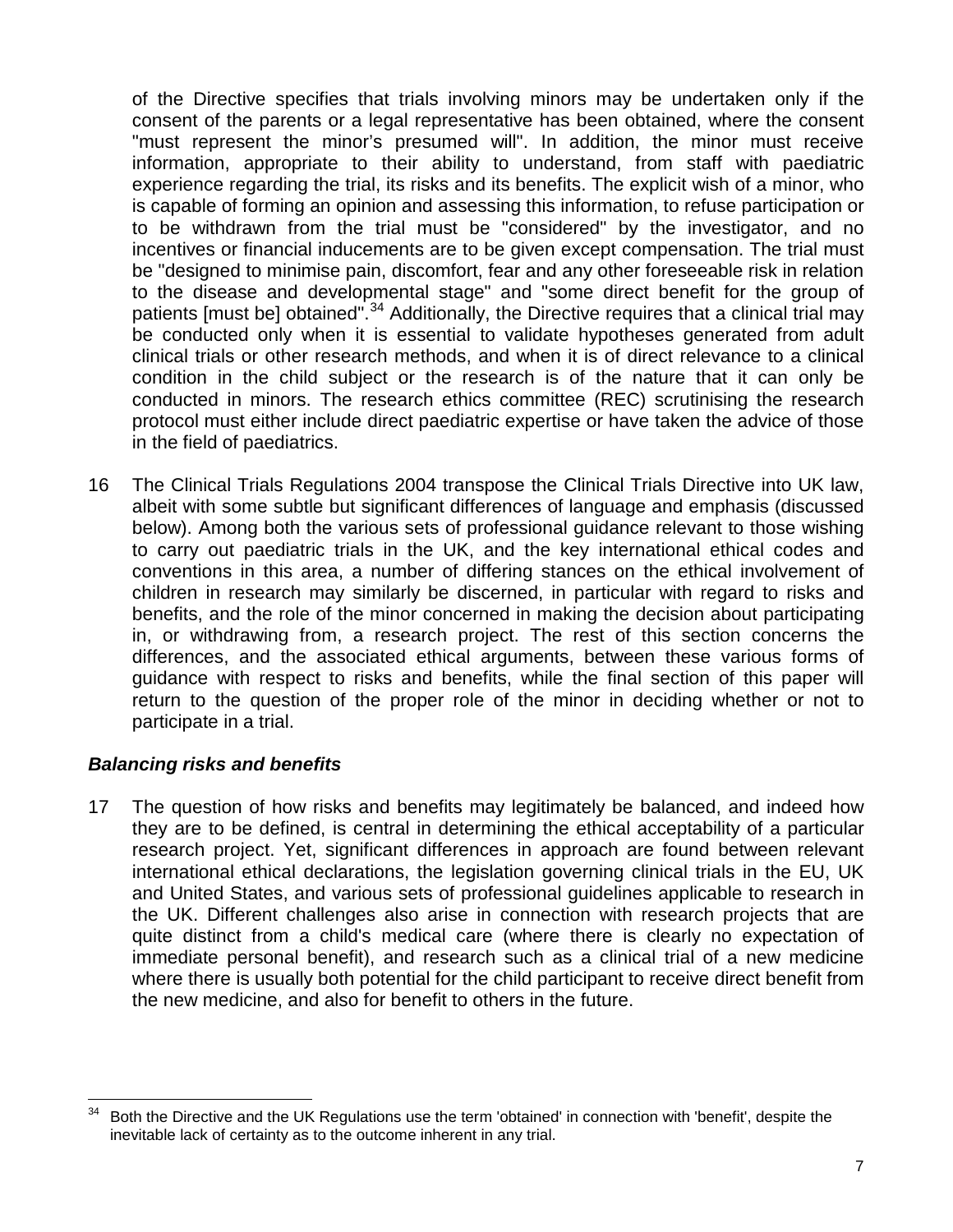- <span id="page-7-7"></span>18 Until relatively recently, these two categories of medical research were widely described as 'non-therapeutic', or as 'therapeutic' (or 'clinical') research.<sup>[35](#page-7-0)</sup> However, this terminology has become less popular, not least because of fears that references to 'therapeutic research' could add to existing (and perhaps inevitable) confusion between the aim of *research* (defined as an attempt to derive generalisable new knowledge<sup>[36](#page-7-1)</sup>) and the aims of any *treatment* which the child may be receiving within the research protocol for their own medical condition.<sup>[37](#page-7-2)</sup> The terms 'therapeutic' and 'non-therapeutic' research have therefore mainly been replaced in regulations and codes of practice with references to research that may, or may not, offer the possibility of benefit to a particular child. It has been suggested that it would add further clarity to distinguish, within any particular research protocol, those *procedures* that are potentially beneficial (such as the administration of a new medicine) and those procedures that are purely undertaken for research processes (such as blood tests or other forms of monitoring that would not otherwise be undertaken for therapeutic purposes).<sup>[38](#page-7-3)</sup> Although the primary aim of research may indeed be to attempt to derive generalisable new knowledge, it is nonetheless very clear that many parents (particularly those of severely ill children) see access to new, as-yet unlicensed medicines as offering their child their only hope of medical benefit.<sup>[39](#page-7-4)</sup> In such cases it will be particularly important to distinguish between what is being undertaken that may be of clinical benefit to the child, and those procedures that are additionally taking place in order to meet research objectives.
- 19 The concept of 'minimal risk' is used in a number of international declarations, and also in the regulations governing clinical trials in the United States, as a threshold for determining whether a research project that has no likelihood of benefiting the minor participant is ethically acceptable. Such an approach recognises that it is difficult to 'balance' risk to one child with benefit to another, and hence sets a maximum threshold of acceptable risk in order to protect the child subject. Thus the 2008 version of the Declaration of Helsinki permits such research only where it entails "minimal risk and minimal burden" (along with additional protections). [40](#page-7-5) The Additional Protocol to the Oviedo Convention similarly requires that research that does not have the potential to produce results of direct benefit to the health of the research participant must entail "only minimal risk and minimal burden for the individual concerned".<sup>[41](#page-7-6)</sup> In the United States, regulations governing paediatric research interventions distinguish between research

<span id="page-7-0"></span> $\overline{a}$ See, for example, the 1996 version of the Declaration of Helsinki which makes this distinction: http://www.jcto.co.uk/Documents/Training/Declaration\_of\_Helsinki\_1996\_version.pdf.

<span id="page-7-1"></span><sup>36</sup> See: General Medical Council (2010) Good practice in research, paragraph 1, available at: http://www.gmcuk.org/static/documents/content/Research\_guidance\_FINAL.pdf. 37 Medical Research Council (2004/2007) *MRC ethics guide – medical research involving children* (London:

<span id="page-7-2"></span>Medical Research Council), paragraph 4.2.<br><sup>38</sup> Miller PB and Kenny NP (2002) Walking the moral tightrope: respecting and protecting children in health-

<span id="page-7-3"></span>related research *Cambridge Quarterly of Healthcare Ethics* **11**: 217–29.

<span id="page-7-4"></span><sup>&</sup>lt;sup>39</sup> See, for example, the efforts to which parents of severely-ill children may go to obtain a new (investigative) medicine outside a clinical trial if for whatever reason the child is not eligible to participate in the trial itself: Pinxten W, Nys H and Dierickx (2010) Access to investigational medicinal products for minors in Europe: ethical and regulatory issues in negotiating children's access to investigational medicines *Journal of Medical Ethics* **36**: 791–4.

<span id="page-7-5"></span><sup>40</sup> World Medical Association (2008) *Declaration of Helsinki*, Article 27 (applying to all legally 'incompetent'

<span id="page-7-6"></span>subjects, hence making no distinction between minors and adults with reduced capacity). <sup>41</sup> Council of Europe (2005) *Additional protocol to the Convention on human rights and biomedicine, concerning biomedical research*, Article 15(2) (again making no distinction between minors and incapacitated adults).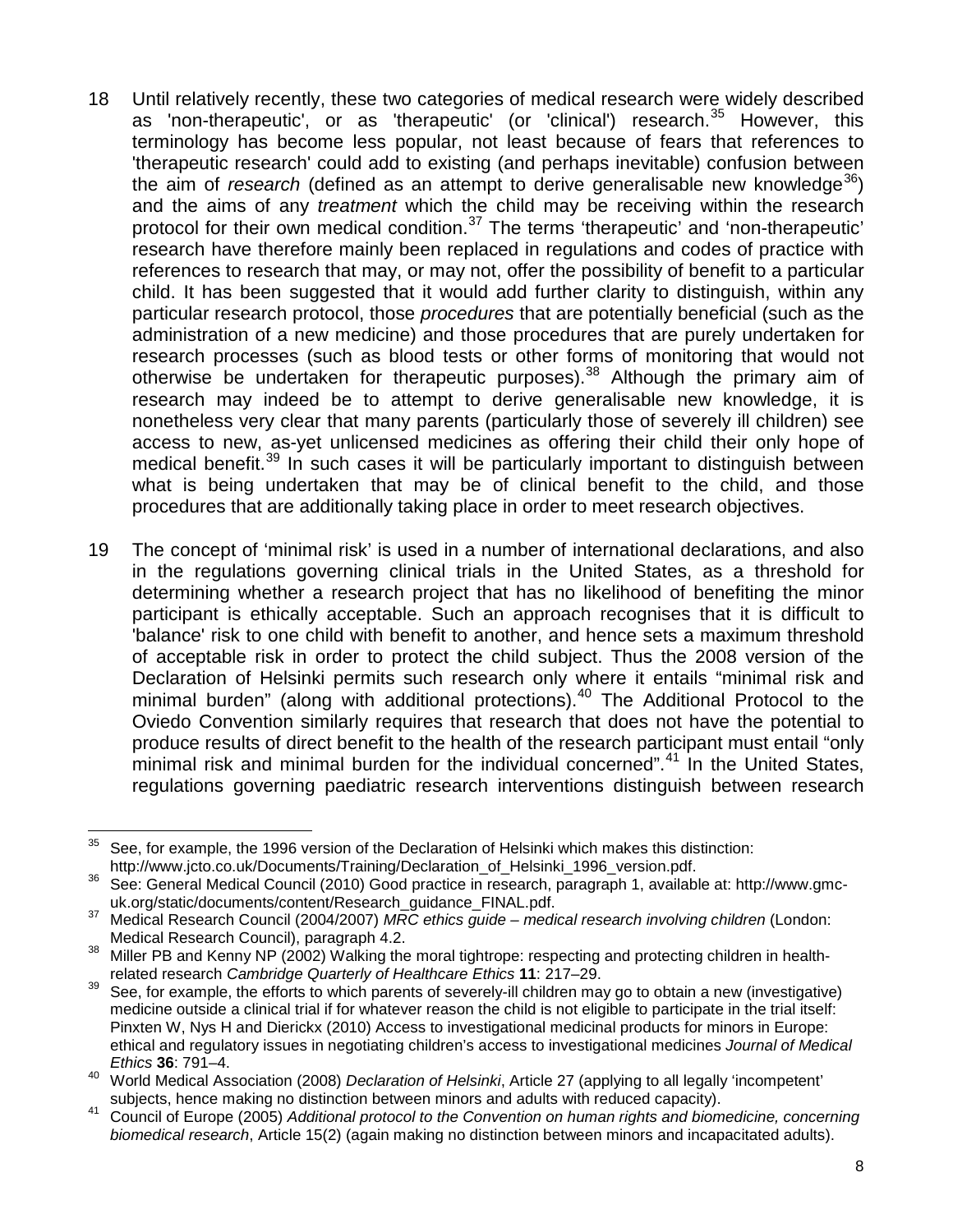interventions that offer a "prospect of direct benefit" to the child participant, and those that do not. Where no prospect of direct benefit exists, research may only go ahead if it poses "minimal risk" or risks that are no greater than a "minor increase over minimal".<sup>[42](#page-8-0)</sup>

- 20 Where research *does* offer prospect of direct benefit, then the US Regulations permit risks that are "justified by the anticipated benefits to the subjects", thus potentially allowing for high risks (for example of as-yet unknown side-effects) where the potential for benefit for the subject is also thought to be high.<sup>[43](#page-8-1)</sup> The approach taken in Europe by the EU Directive, however, distinguishes much less clearly between research that may offer prospect of direct benefit to participants, and that which does not. As described above, the EU Directive permits only research that will obtain "some direct benefit for the group of patients". While the Directive itself does not define specifically what is meant by the 'group' of minor patients concerned, the EU Commission's *ad hoc* group that developed implementing guidelines for the Directive defines 'group' as "children affected by the same disease, or a disease which shares similar features and for which the medicinal product could be of benefit".<sup>[44](#page-8-2)</sup> Thus, on this interpretation, the Directive *does* allow for research that is unlikely to benefit the children participating, as long as it aims to benefit other children with the same or similar condition in the future. However, in contrast to the Declaration of Helsinki and the Oviedo Convention, the Directive does not itself specify a threshold of permitted risk for child subjects<sup>45</sup>: rather it requires that the trial be designed to "minimise pain, discomfort, fear and any other foreseeable risk" and stipulates that "both the risk threshold and the degree of distress" should be defined and constantly monitored. The Directive thus appears to leave the definition of acceptable risk either to national governments, or to local scrutiny of specific research proposals. It also makes no distinction as to risk between trial participants who may themselves are likely to benefit from the research, and those who do not.
- 21 In the United Kingdom, the Clinical Trial Regulations have interpreted 'group' much more narrowly, requiring that "some direct benefit for the *group of patients involved in the*  clinical trial is to be obtained from that trial" [emphasis added].<sup>[46](#page-8-4)</sup> The UK Regulations thus only allow research that aims to benefit at least some of the minors actually participating in the trial. It should be reiterated here that the EU Directive and the UK Clinical Trials Regulations are applicable only to clinical trials of new medicinal products, and do not aim to provide a governance framework for other forms of medical research on children. Nevertheless, circumstances do arise in which it might be thought ethically appropriate to involve children in clinical trials, and yet where the requirement that those participating "obtain" direct benefit could be hard to meet. These include, at one end of the spectrum, vaccine trials on healthy children where risks are assessed as very low

<span id="page-8-0"></span><sup>42</sup> <sup>42</sup> As discussed in Wendler D (2008) Is it possible to protect pediatric research subjects without blocking appropriate research? *Journal of Paediatrics* **152**: 467–70.

<span id="page-8-1"></span><sup>&</sup>lt;sup>43</sup> Wendler D (2008) Is it possible to protect pediatric research subjects without blocking appropriate research? *Journal of Paediatrics* **152**: 467–70; Caldwell PHY, Murphy SB, Butow PN *et al*. (2004) Clinical trials in children *Lancet* **364**: 803–11.

<span id="page-8-2"></span><sup>44</sup> European Commission (2008) *Ethical considerations for clinical trials on medicinal products conducted with* 

<span id="page-8-3"></span>*the paramonic population*, paragraph 12. Article 2 of the Directive requires for all trials that: "the foreseeable risks and inconveniences have been<br>weighed against the anticipated benefit for the individual trial subjec

<span id="page-8-4"></span>The Medicines for Human Use (Clinical Trials) Regulations 2004, SI 2004/1031, as amended, Schedule 1, Part 4, paragraph 10; also see Cave E (2010) Seen but not heard? Children in clinical trials *Medical Law Review* **18**: 1–27 for a detailed discussion of this point.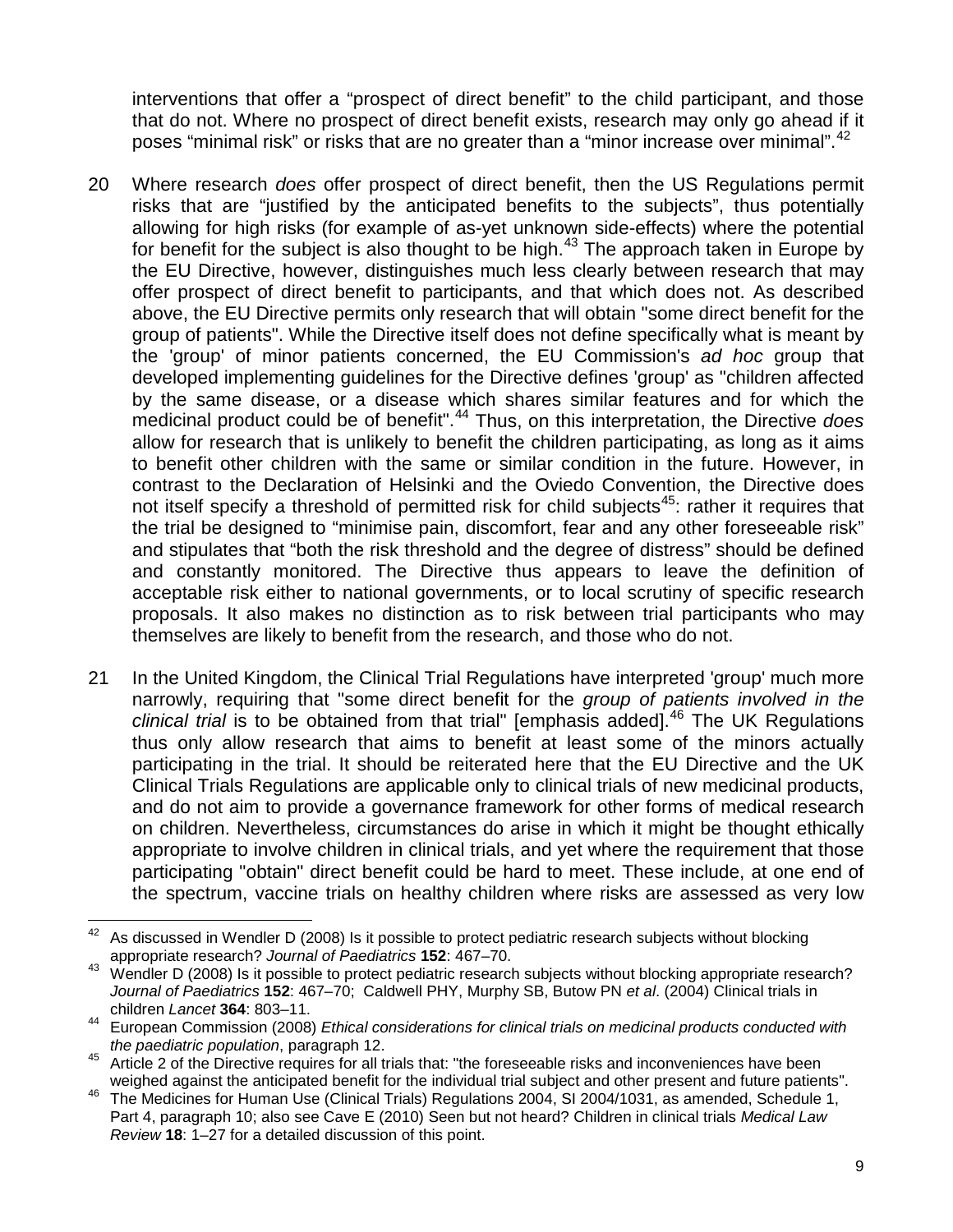but chance of direct benefit is similarly low, and at the other, Phase 1 trials on children suffering from rare childhood diseases where no other way of carrying out the research is possible and the very uncertain possibility of benefit to the child is thought to be the child's 'only hope', despite potentially very severe risks.<sup>[47](#page-9-0)</sup>

- 22 Guidance on research in general from a number of different professional and regulatory bodies within the UK clearly envisages circumstances in which it would be appropriate to involve children in research that is unlikely to benefit them personally. The RCPCH comments that "a research procedure which is not intended directly to benefit the child subject is not necessarily either unethical or illegal";<sup>[48](#page-9-1)</sup> the GMC states that children can be involved in research that "does not go against their best interests or involves only minimal or low risk of harm"; $49$  and the MRC specifies that "the researcher must be satisfied that the research is not contrary to the child participant's interests".<sup>[50](#page-9-3)</sup> These approaches are not, however, universally endorsed: it has, for example, been argued that any form of research that involves "having unnecessary pain inflicted upon one" is counter to one's well-being, and that hence *any* such research carried out on individuals who are unable to consent for themselves potentially breaches the overarching requirement in the Declaration of Helsinki that "the well-being of the individual research subject must take precedence over all other interests", however minimal the risk or discomfort may be.<sup>[51](#page-9-4)</sup>
- 23 While most regulatory systems, international statements and professional guidelines *do* allow for the possibility of children incurring some degree of risk without benefit to themselves in the research context, a number of different approaches are taken to describing or defining that risk. As noted above, many limit such risks either to 'minimal' or to a 'minor increase over minimal', while the EU Directive, and also the UK Regulations,<sup>[52](#page-9-5)</sup> make reference simply to 'minimising' risks. The recommendations of the EU *ad hoc* group on the implementation of the Directive, however, do use the language of 'minimal risk' and 'minor increase over minimal risk', suggesting that the latter is acceptable where there is benefit either to the individual or to the group, and where the benefit to risk balance is "at least as favourable as that of available alternative approaches".<sup>[53](#page-9-6)</sup> "Greater than minor increase over minimal risk", on the other hand, is only permitted where there is benefit for the individual concerned, and that benefit "is especially favourable in relation to available alternative approaches for the individual's condition.[54](#page-9-7)

<span id="page-9-0"></span><sup>47</sup> <sup>47</sup> See: Cave E (2010) Seen but not heard? Children in clinical trials *Medical Law Review* **18**: 1–27.

<span id="page-9-1"></span><sup>48</sup> Royal College of Paediatrics and Child Health: Ethics Advisory Committee (2000) Guidelines for the ethical conduct of medical research involving children *Archives of Disease in Childhood* **82**:177–82.

<span id="page-9-3"></span><span id="page-9-2"></span><sup>49</sup> General Medical Council (2007) *0-18: guidance for all doctors*, paragraph 37(a). <sup>50</sup> Medical Research Council (2004/2007) *MRC ethics guide: medical research involving children*, paragraph 4.3.

<span id="page-9-4"></span><sup>&</sup>lt;sup>51</sup> Edwards SD and McNamee MJ (2005) Ethical concerns regarding guidelines for the conduct of clinical research on children, *Journal of Medical Ethics* **31**: 351–4.

<span id="page-9-5"></span><sup>52</sup> The Medicines for Human Use (Clinical Trials) Regulations 2004, SI 2004/1031, as amended, Schedule 1,

<span id="page-9-6"></span>Part 4, paragraph 14.<br><sup>53</sup> European Commission (2008) *Ethical considerations for clinical trials on medicinal products conducted with the paediatric population*, paragraph 12. <sup>54</sup> *ibid*.

<span id="page-9-7"></span>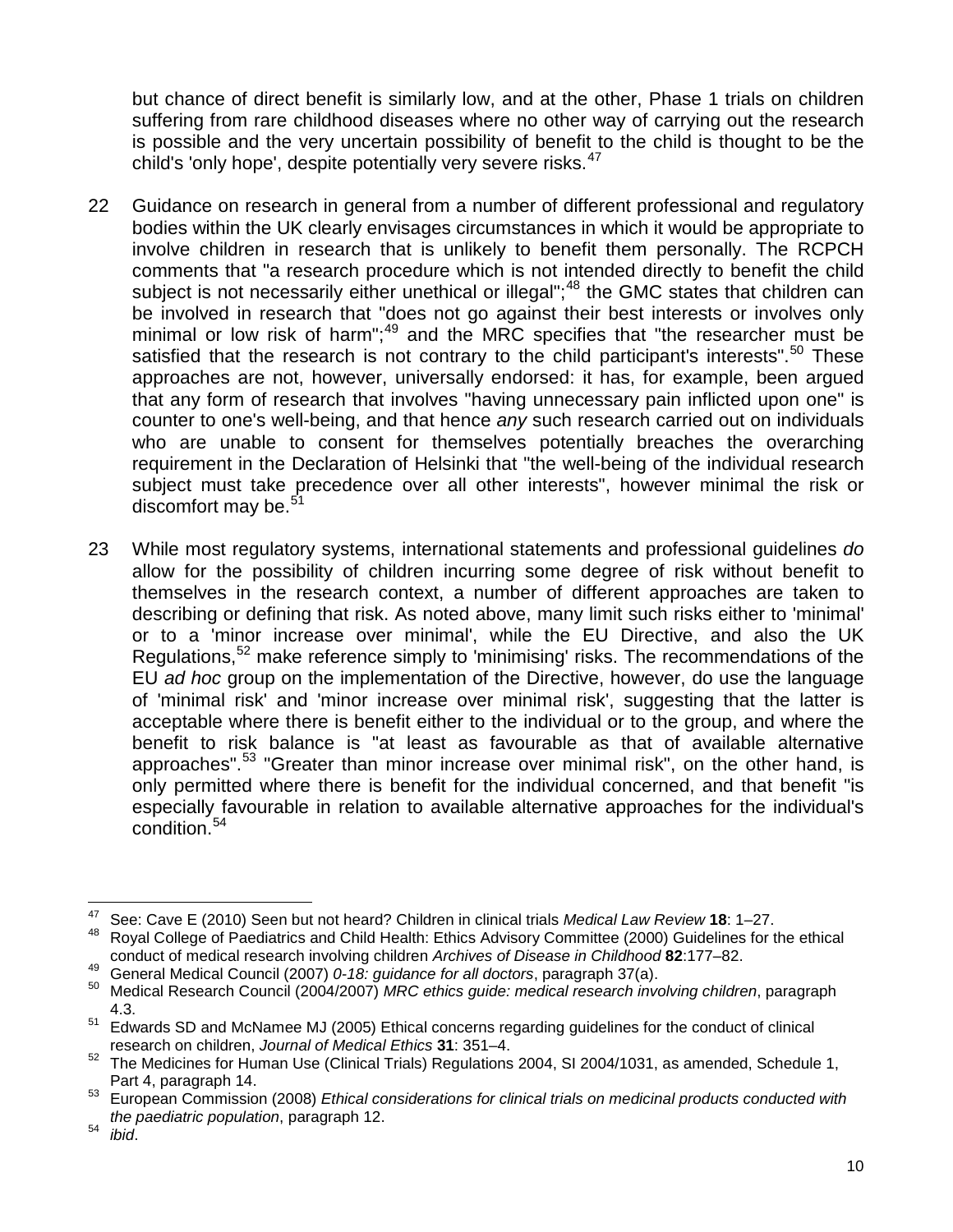- 24 The circumstances in which 'minor increase over minimal risk' is permitted vary between jurisdictions and conventions. The US regulations permit such risk where the research does not offer participants the prospect of direct benefit but where "the intervention or procedure is likely to yield generalizable knowledge about the subjects' disorder or condition, which is of vital importance for the understanding or amelioration of the subjects' disorder or condition".<sup>[55](#page-10-0)</sup> This approach has been criticised on the basis that it may potentially allow greater 'net risk' (i.e. risk that is not justified by the possible benefits) in circumstances where the research does *not* offer prospect of direct benefit. It is therefore argued that a minor increase in 'net risk' should *also* be permitted in cases where direct benefit to the child participant is expected.<sup>[56](#page-10-1)</sup> In contrast to the current US approach, the EU *ad hoc* group guidance does not distinguish between benefit to the individual and benefit to the wider group (such as children suffering from the same disease): this approach has equally been criticised on the basis that it is hard to see what the associated requirement that the benefit to risk balance is "at least as favourable as that of available alternative approaches" can mean in the context of group, as opposed to individual, benefit.<sup>[57](#page-10-2)</sup> Concern has been expressed that this lack of clarity as to the circumstances in which research involving 'minor increase over minimal risk' is lawful within the EU may lead to the 'shopping' of trials to those EU countries that have adopted a less stringent approach.<sup>[58](#page-10-3)</sup>
- 25 A final issue arises in connection with how these various thresholds of acceptable risk are to be defined and understood - and indeed the extent to which researchers and ethics committees interpret them in very different ways, leading to conflicting views on the ethical acceptability of particular research protocols, and even of routine procedures used in multiple research projects such as blood sampling and various forms of scanning.<sup>[59](#page-10-4)</sup> The US Regulations define risk as minimal where "the probability and magnitude of harm or discomfort anticipated in the research are not greater in and of themselves than those ordinarily encountered in daily life" or "during the performance of routine physical or psychological examinations or tests". The first of these definitions (the 'daily life' definition) has been strongly criticised on the basis that it is impossible to identify and describe the risks encountered by a normal healthy person: "the risks encountered by the typical person are no more familiar to us than anything about the typical person".<sup>[60](#page-10-5)</sup> It has therefore been argued in the United States that only the second part of the current US definition should be used, and that regulatory bodies should take responsibility for producing, and regularly updating, guidance on how routine medical procedures used in research should be categorised.<sup>[61](#page-10-6)</sup>

<span id="page-10-6"></span><sup>61</sup> *ibid*.

<span id="page-10-0"></span><sup>55</sup> 45 CFR 46.406.

<span id="page-10-1"></span>Wendler D (2008) Is it possible to protect pediatric research subjects without blocking appropriate research? *Journal of Paediatrics* **152**: 467–70: an acceptable increase in 'net risk' could, for example, be a new treatment whose risk/benefit balance is very slightly worse than that the of the standard treatment, where the<br>new treatment is much cheaper and hence other healthcare users may benefit from the cost savings.

<span id="page-10-2"></span>new treatment is much cheaper and hence other healthcare users may benefit from the cost savings. <sup>57</sup> Gevers JDM (2008) Editorial: medical research involving children, *European Journal of Health Law* **<sup>15</sup>**: 103– 8.<br>ibid.

<span id="page-10-4"></span><span id="page-10-3"></span><sup>58</sup> *ibid*. <sup>59</sup> Shah S et al (2004) How do institutional review boards apply the federal risk and benefit standards for paediatric research? *Journal of the American Medical Association* **291**: 476–82, cited by Resknik DB (2005) Eliminating the daily life risk standard from the definition of minimal risk, *Journal of Medical Ethics* **31**: 35–8.

<span id="page-10-5"></span><sup>60</sup> Resknik DB (2005) Eliminating the daily life risk standard from the definition of minimal risk, *Journal of Medical Ethics* **31**: 35–8, at 37.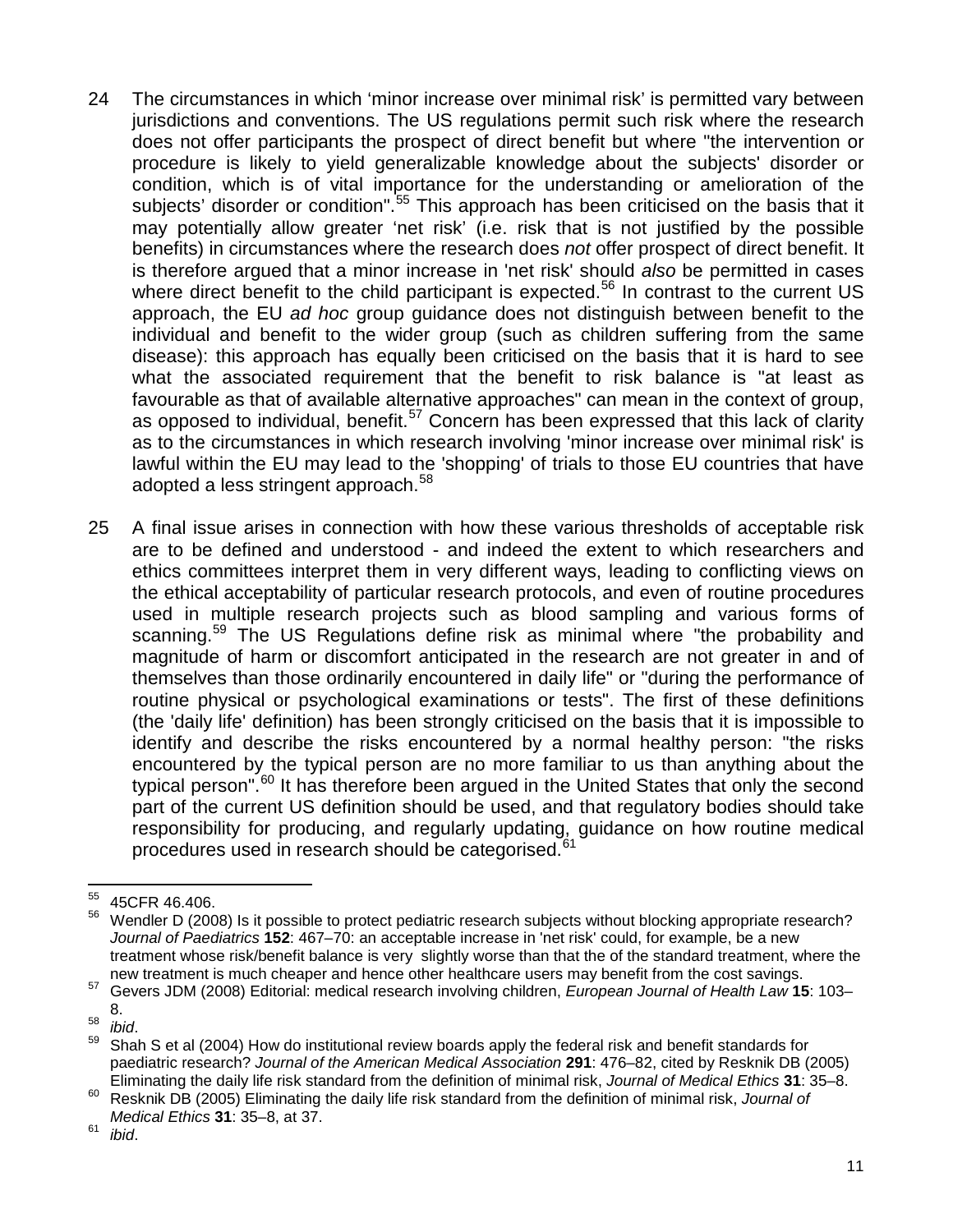26 Such an approach would be very close to that used by CIOMS/WHO whose guidance avoids the use of the term 'minimal' in favour of specifying that "the risk from research interventions that do not hold out the prospect of direct benefit for the individual subject should be no more likely and not greater than the risk attached to routine medical or psychological examination of such persons. Slight or minor increases above such risk may be permitted when there is an overriding scientific or medical rationale for such increases and when an ethical review committee has approved them." $62$  In the EU, guidance on what procedures might constitute 'minimal' risk, 'minor increase over minimal risk' and 'greater than minor increase over minimal risk' is provided in an Annex to the EU *ad hoc* group guidance.<sup>[63](#page-11-1)</sup>

# **VI Deciding whether to participate in a particular trial**

### *Who decides?*

- 27 Once a particular clinical trial has been authorised, a further layer of decision-making comes into play, in which doctors, researchers, parents<sup>[64](#page-11-2)</sup> and children are potentially all involved in deciding whether any particular child should be enrolled in the trial. Under the common law in England and Wales, young people aged 16 and above are presumed to have the capacity to give or withhold consent themselves in connection with proposed medical treatment (although their parents may retain the right to provide a legally-valid consent on their behalf up to the age of 18). Although case-law has not addressed whether this presumption of capacity should also apply with relation to research in general, the Clinical Trials Regulations specifically define a minor as being under the age of 16. Young people aged 16 and 17 in the UK are therefore entitled to give, or withhold, consent for themselves if invited to participate in a clinical trial. This emphasis on the autonomy of 16 and 17 year olds contrasts with the position taken at EU level: EU Regulation 1901/2006 defines the 'paediatric population' as encompassing those aged under 18, and the recommendations of the EU *ad hoc* group on the implementation of the Directive states that 'minors' should ordinarily be understood as those under 18, with the exception of where national legislation specifies an earlier age of majority.<sup>[65](#page-11-3)</sup> The EU Directive is itself silent on how 'minors' should be defined.
- 28 In the UK, children under 16 who are deemed to be 'Gillick competent' that is, those who are judged to have "sufficient understanding and intelligence to enable them to understand fully what is involved in a proposed intervention" - will also be judged to have the capacity to consent to that particular intervention in the context of their own

<span id="page-11-0"></span><sup>62</sup> <sup>62</sup> CIOMS (2002) *International ethical guidelines for biomedical research involving human subjects*, available at: http://www.cioms.ch/publications/layout\_guide2002.pdf, Guideline 9 (applicable to individuals "who are not<br>capable of giving informed consent").

<span id="page-11-1"></span><sup>&</sup>lt;sup>63</sup> European Commission (2008) *Ethical considerations for clinical trials on medicinal products conducted with the paediatric population*, Annex 4.

<span id="page-11-3"></span><span id="page-11-2"></span><sup>64</sup> The term 'parents' is used here to refer to anyone with parental responsibility for a child.<br><sup>65</sup> European Commission (2008) *Ethical considerations for clinical trials on medicinal products conducted with the paediatric population*, paragraphs 5.2 and 5.4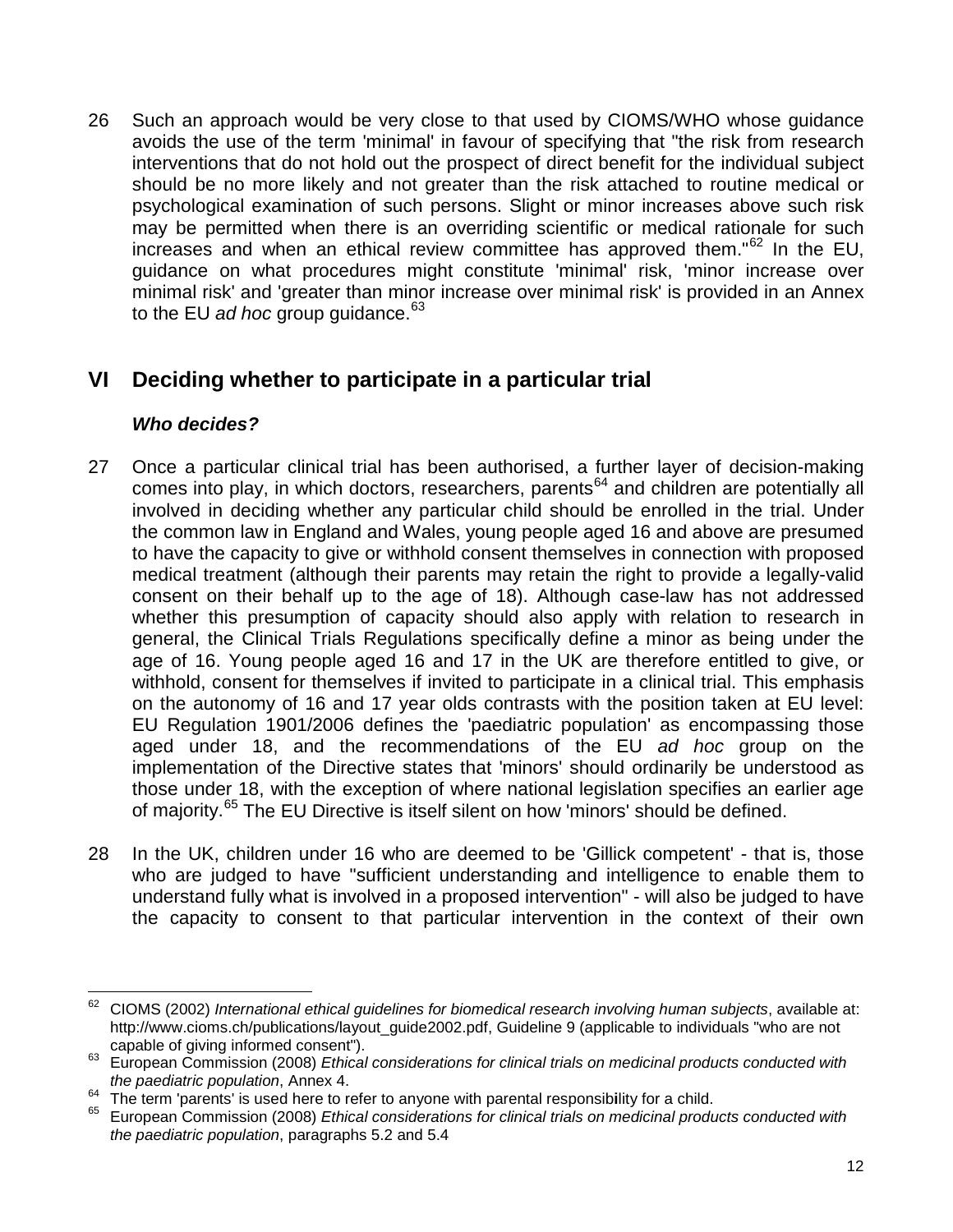treatment.<sup>[66](#page-12-0)</sup> However, there is no equivalent case-law on the involvement of children in research, and views differ as to whether it would be appropriate to apply the concept of Gillick competence to the involvement of older children in research in general.<sup>[67](#page-12-1)</sup> As far as clinical trials are concerned, however, the law is clear: the UK Regulations require written "informed consent" from a person with parental responsibility for the minor before the minor may participate in the trial. Moreover, minors do not have any legal right of veto: the explicit wish of "a minor who is capable of forming an opinion and assessing the information" to refuse participation or withdraw from a trial must only be "considered" by the investigator.<sup>[68](#page-12-2)</sup>

#### *How should minors be involved in decision-making?*

- 29 While the law in the UK is clear that children under the age of 16 have the legal right neither to veto their own involvement in a clinical trial, nor to consent to participation without the formal consent of a parent, this does not, of course, mean that they are therefore not involved in deciding whether they should be enrolled in a clinical trial. The abilities of even quite young children to participate in decisions about both medical treatment and research are increasingly recognised, $69$  and the importance of obtaining the 'assent' or acquiescence of the child before proceeding with research is widely emphasised in professional quidance.<sup>[70](#page-12-4)</sup> While the EU Directive does not use the term 'assent', it specifies that the parent's consent "must represent the minor's presumed will", and the EU *ad hoc* group guidance on the Directive emphasises that investigators should actively seek assent from child participants.[71](#page-12-5) Indeed, the *ad hoc* group guidance suggests that children as young as three may have "the emergent capacity to agree", and that from this age up some form of assent should ordinarily be sought.
- 30 In order for such assent to be meaningful, information about the trial, tailored to the needs and abilities of the child, clearly needs to be available, and the UK Regulations follow the EU Directive closely in requiring that before research can go ahead "the minor has received information according to his capacity of understanding, from staff with experience with minors, regarding the trial, its risks and its benefits".<sup>[72](#page-12-6)</sup> The requirement that such information is provided by specialist staff emphasises the important role

<span id="page-12-0"></span><sup>66</sup> <sup>66</sup> *Gillick v West Norfolk and Wisbech AHA* [1986] AC 112; for more detail on the law in England and Wales with regard to consent to treatment, see Department of Health (2009) *Reference guide to consent for examination or treatment*, available at:

http://www.dh.gov.uk/prod\_consum\_dh/groups/dh\_digitalassets/documents/digitalasset/dh\_103653.pdf.

<span id="page-12-1"></span><sup>67</sup> See, for example, Medical Research Council (2004) *MRC ethics guide: medical research involving children*, p24, and Hunter D and Pierscionek BK (2007) Children, Gillick competency and consent for involvement in research *Journal of Medical Ethics* 33: 659–62.

<span id="page-12-2"></span><sup>68</sup> The Medicines for Human Use (Clinical Trials) Regulations 2004, SI 2004/1031, as amended, Schedule 1,<br>Part 4, paragraphs 4 and 7, echoing Article 4(c) of EU Directive 2001 20 EC.

<span id="page-12-3"></span><sup>&</sup>lt;sup>69</sup> Alderson P (2007) Competent children? Minors' consent to health care treatment and research *Social Science & Medicine* **65**: 2272–93.

<span id="page-12-4"></span> $70$  See, for example, Royal College of Paediatrics and Child Health: Ethics Advisory Committee (2000) Guidelines for the ethical conduct of medical research involving children *Archives of Disease in Childhood* **82**: 177–82.

<span id="page-12-5"></span><sup>71</sup> European Commission (2008) *Ethical considerations for clinical trials on medicinal products conducted with* 

<span id="page-12-6"></span>*the paediatric population*, paragraph 7.<br><sup>72</sup> The Medicines for Human Use (Clinical Trials) Regulations 2004, SI 2004/1031, as amended, Schedule 1, Part 4, paragraph 6.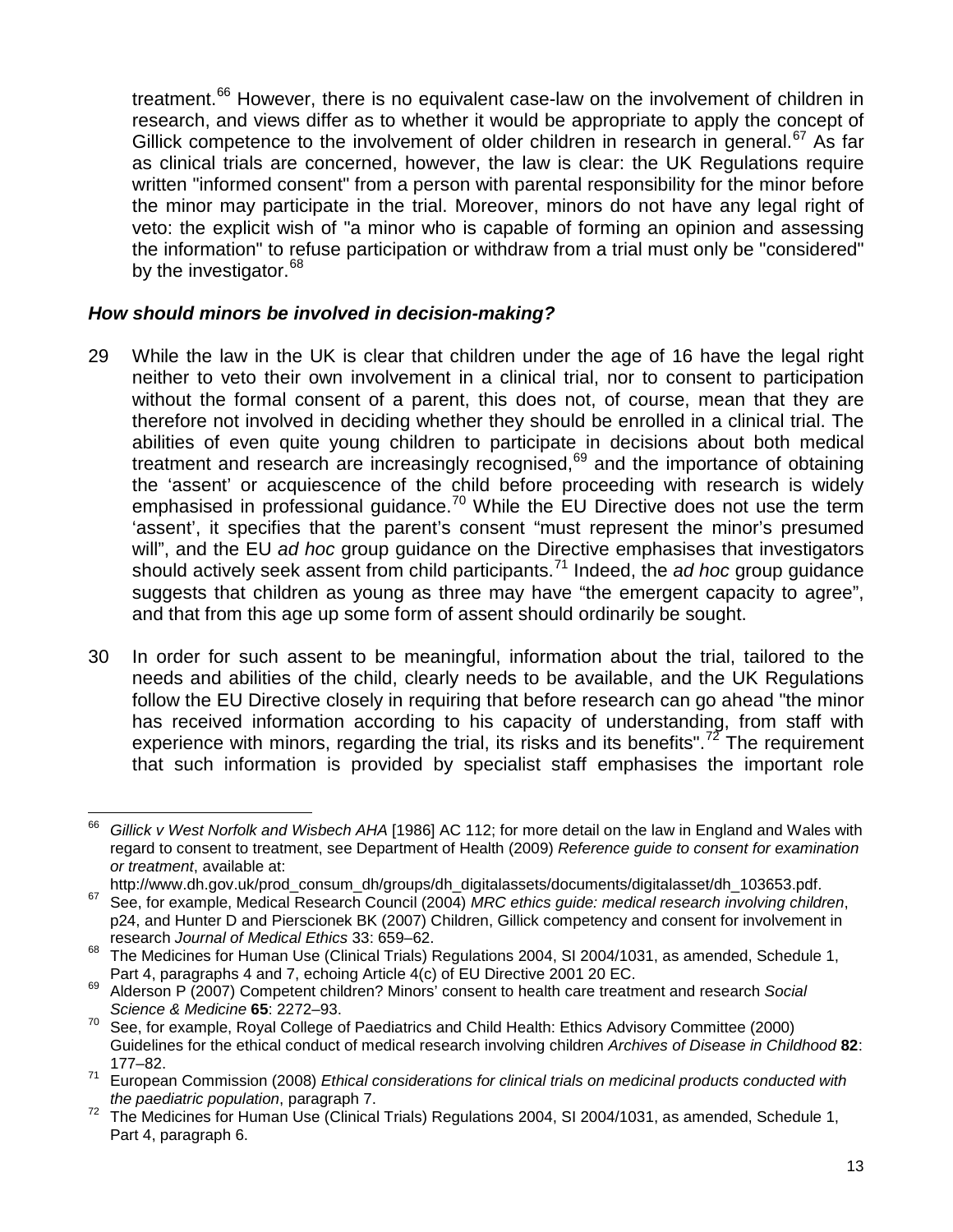potentially played by doctors and researchers, as well as parents, in maximising a child's ability to participate meaningfully in the decision-making process.<sup>[73](#page-13-0)</sup>

- 31 While the emphasis in the Directive and the UK Regulations on the importance of involving children in decisions is very much in line with current good practice and professional guidance, the fact that the law in the UK applies a single cut-off point of 16 years when determining legal capacity to consent to involvement in a clinical trial, regardless of the abilities of younger children, is more controversial. Difficulties may particularly arise in two circumstances: where a child wishes to participate in research *without* the consent of his or her parents (this may arise for example in research related to sexual health<sup>74</sup>), and where a child does not wish to participate, despite his or her parents' consent. The approach taken in both the Directive and the UK Regulations, that a minor's wish to refuse should only be "considered" contrasts both with standard professional practice and international conventions. The EU *ad hoc* group, for example, states that if a minor wished to withdraw from a trial "the child's should be respected";<sup>[75](#page-13-2)</sup> the CIOMS guidance similarly states that "a child's refusal to participate or continue in the research will be respected".[76](#page-13-3) Guidance issued by the MRC describes as a "key ethical principle" the requirement that "a child's refusal to participate or continue in research should always be respected".[77](#page-13-4)
- 32 Such statements of principle do not appear to rest on any requirement that the child should have the capacity to understand fully what is involved in the trial: they therefore appear to apply not only to older children who may be Gillick competent, but also to much younger children who are able to express a preference even if their understanding of what is at stake is relatively limited. Similarly, provisions in the Declaration of Helsinki and in the Additional Protocol to the Oviedo Convention forbidding research involvement if the potential participant "objects" apply generally to "incompetent" persons or "persons not able to consent": no distinction is made between adults and minors, and hence no distinction is made between minors who do or do not have the capacity to understand the particular research project. The idea that even very young children should effectively have a veto on research involvement has, however, been criticised for failing to give proper emphasis to the rights and responsibilities of parents, and potentially of thereby delaying the development of vital childhood drugs.<sup>[78](#page-13-5)</sup>

<span id="page-13-0"></span><sup>73</sup> See, for example, the work of Priscilla Alderson who argues that healthcare teams may have to "test and stretch their own abilities to inform, and involve, and thereby increase the competence of their patients": Alderson P (2007) Competent children? Minors' consent to health care treatment and research *Social Science & Medicine* **65**: 2272–93.

<span id="page-13-1"></span><sup>74</sup> Most commentary on such research, however, appears to relate to research governed by the common law, rather than clinical trials covered by the Clinical Trials Directive and UK Regulations: see, for example, Hunter D and Pierscionek BK (2007) Children, Gillick competency and consent for involvement in research *Journal of Medical Ethics* **33**: 659–62.

<span id="page-13-2"></span><sup>75</sup> European Commission (2008) *Ethical considerations for clinical trials on medicinal products conducted with* 

<span id="page-13-3"></span>*the paculation population*, paragraph 7.<br>CIOMS (2002) International ethical guidelines for biomedical research involving human subjects, available at:<br>http://www.cioms.ch/publications/lavout\_quide2002.pdf. Guideline 14.

<span id="page-13-5"></span><span id="page-13-4"></span>Transference in the search Council (2004) MRC ethics guide: medical research involving children, p6.<br>Transference and Research Council (2004) MRC ethics guide: medical research involving children, p6.<br>Transference and Dill appropriate for healthy children to be the decision-makers in clinical research? *Archives of Disease in Childhood* **93**: 379–83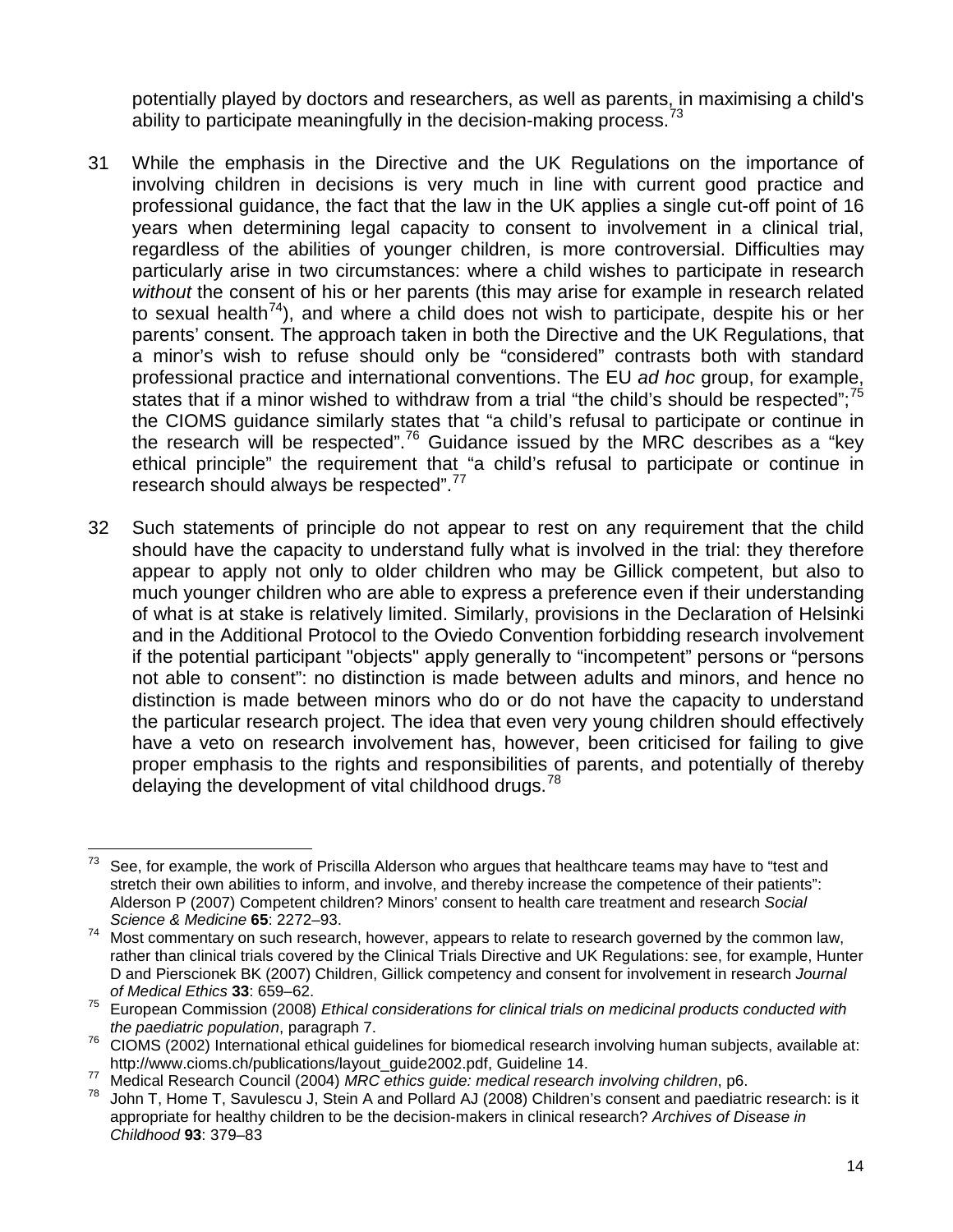- 33 The recognition, on the other hand, that older children may well have the cognitive abilities to understand what is at stake in a clinical trial raises the fundamental question of quite what it is that makes (all) children a 'vulnerable population' in need of protection. Research carried out with children between the age of 8-12 with attention deficit/hyperactivity disorder (ADHD), for example, demonstrated significant capacity to understand the nature of the research project, what was involved (for example the function of informed consent and the rules on confidentiality), and the nature of their own role in the research ("I thought you were supposed to be learning from me!" in response to information from the interviewer).<sup>[79](#page-14-0)</sup> Such understanding in adults would be taken as clear evidence that the adult had the capacity to make their own decisions about participation in the research. It has therefore been suggested that it is helpful to separate out task specific capacities (for example to understand what procedures are involved in a trial) from the wider competence and maturity necessary to make a decision for oneself. Thus it is argued that "children present a unique category of ill people, whose capacities, competence and autonomy must be considered using a development perspective".<sup>[80](#page-14-1)</sup> The GMC similarly offers reasons to justify children being treated as a vulnerable group, regardless of their individual intellectual capacities, commenting that children "may be vulnerable because they cannot always recognise their best interests, express their needs or defend their rights."<sup>[81](#page-14-2)</sup>
- 34 This issue of 'best interests' is discussed further in the following section of this paper in the context of how parents should make decisions about their child's research involvement. However, in line with the GMC statement that children may not always recognise their own 'best interests', concerns have been expressed that permitting Gillick competent children to make their own research decisions before the age of 16 "might expose children to harm": it is argued that, unlike medical treatment, research is not designed primarily to benefit the child, and it is right to protect them from making potentially harmful decisions, in the same way that it is right to prevent them from smoking, drinking or gambling before the legal age of majority.<sup>[82](#page-14-3)</sup> The use of comparisons to activities harmful to health, such as smoking and drinking, however, appears to ignore the additional protective layer of ethical and scientific scrutiny: as discussed in Part V of this paper above, the role of such scrutiny should be to ensure that any invitation to participate in a research project represents a reasonable choice for the children concerned.
- 35 As the above discussion demonstrates, the proper role of children under the age of 16 in giving or withholding consent to research participation is the subject of considerable academic disagreement, despite the widespread consensus of the importance of 'appropriate' involvement. Indeed, the fact that in practice (if not in law for clinical trials within the UK), a child effectively has a veto over research suggests that the difference

 $\overline{a}$ 

<span id="page-14-0"></span>Singh I (2007) Capacity and competence in children as research participants *European Molecular Biology Association reports* **8** (special issue): S35–9.

<span id="page-14-1"></span><sup>80</sup> *ibid*, at S36.

<span id="page-14-2"></span>General Medical Council (2010) *Good practice in research and Consent to research*; and General Medical Council (2007) 0-18 years: *guidance for all doctors*, paragraph 36.

<span id="page-14-3"></span>Hunter D and Pierscionek BK (2007) Children, Gillick competency and consent for involvement in research *Journal of Medical Ethics* **33**: 659–62, at 660.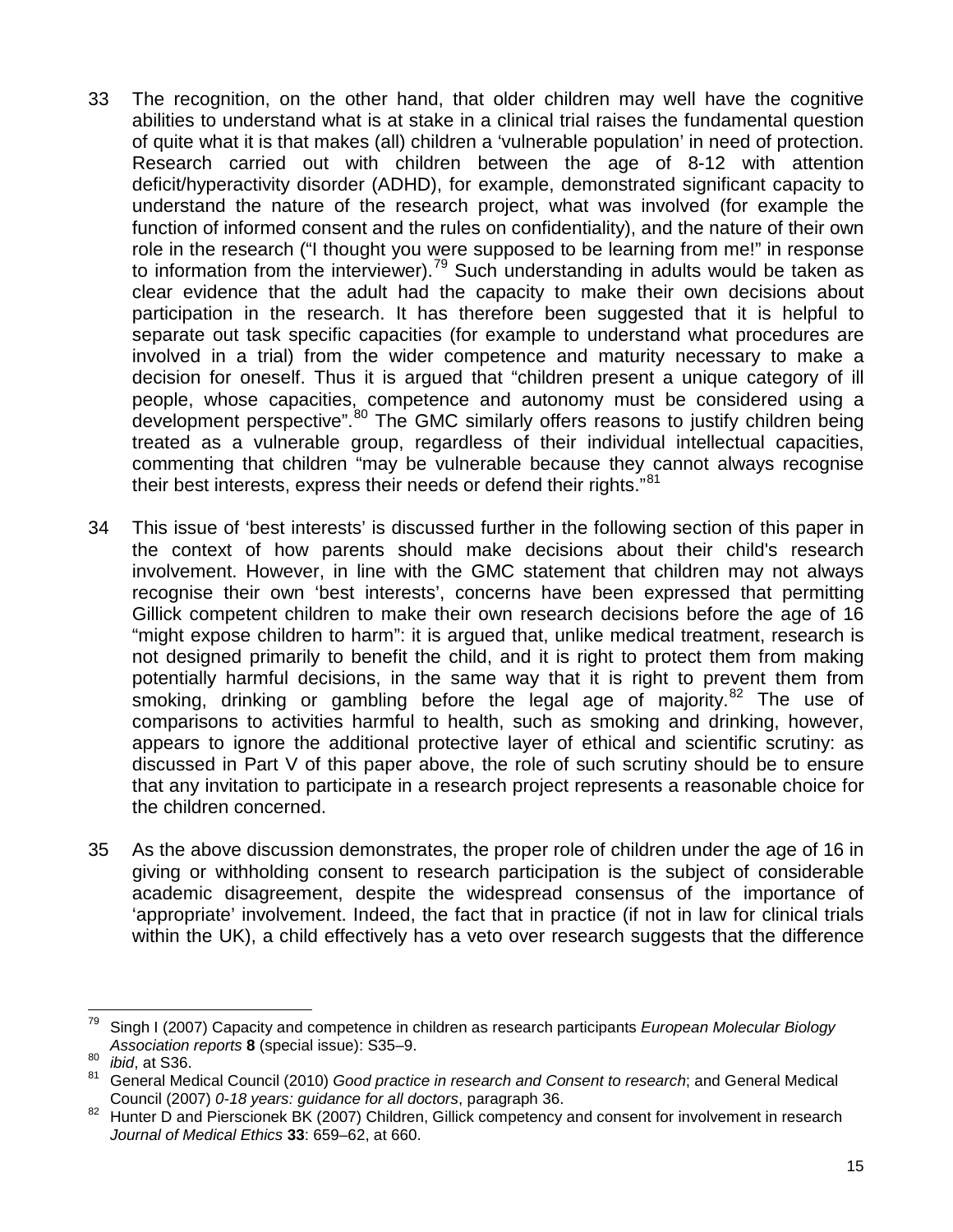between 'assent' and 'consent' may be less clear-cut than generally understood.<sup>[83](#page-15-0)</sup> However, recent empirical research in Canada suggests that, in practice, most researchers in fact operate a 'family decision-making model' where researchers and clinicians work with the whole family to maximise understanding and come to an agreed decision.<sup>[84](#page-15-1)</sup> The authors argue that a change in legal requirements to reflect such a model would encourage more thoughtful and ethical research practice.

#### *How should parents decide?*

- 36 Even where children are actively involved in deciding whether or not to participate in a clinical trial, parents still retain ultimate responsibility for providing a legally valid consent. There will, of course, also be cases, for example in trials involving neonates and babies, where parents must decide whether or not to enrol their child in a trial without any involvement by the child in the decision. There is continuing debate over what is involved in providing such a 'proxy' consent on behalf of a child.
- 37 A parent's rights in connection with their child are not absolute: in England and Wales parents must act in accordance to the 'welfare principle': that a child's welfare or best  $\frac{1}{10}$  interests must be paramount.<sup>[85](#page-15-2)</sup> Thus, in deciding whether or not to consent to medical *treatment* for their child, parents are required to consider what course of action would be in his or her best interests. While there is no case-law that applies these principles to research, the MRC has suggested that in the absence of such case-law, "the principles applying to medical treatment in England, Wales, Scotland and Northern Ireland might reasonably be applied to research."<sup>[86](#page-15-3)</sup> Where the research in question is a clinical trial, the UK Regulations explicitly authorise parents to consent on behalf of their child. However, the Regulations do not provide any basis on which the decision to consent should be made, other than that the parent's consent "shall represent the minor's presumed will".<sup>[87](#page-15-4)</sup> It therefore seems reasonable to assume that although parents are explicitly empowered to consent under the Regulations, they are still required to meet the ordinary legal requirement to act in their child's best interests.
- 38 This paper has already highlighted some of the arguments around the extent to which procedures involved in research may or may not benefit the child (see paragraphs [17](#page-6-1) – [18\)](#page-7-7). In some cases, particularly where a child is seriously ill and no other treatments are available, parents may consent to their child being enrolled in a clinical trial of a new medicine purely in the hope that the medicine may turn out to benefit their child. In other

<span id="page-15-0"></span><sup>83</sup> Indeed, the term 'assent' has been used variably to refer, on the one hand, to the acquiescence of very young children, and, on the other, to the informed agreement of children who potentially have the capacity to consent for themselves: see discussion in Baylis B and Downie J (2006) The limits of altruism and arbitrary age limits *American Journal of Bioethics* **3(4)**: 19–21.

<span id="page-15-1"></span><sup>&</sup>lt;sup>84</sup> Gibson BE, Stasiulis E, Gutfreund S, McDonald M and Dade L (2011) Assessment of children's capacity to consent for research: a descriptive qualitative study of researchers' practices *Journal of Medical Ethics* **37**: 504–9.

<span id="page-15-2"></span><sup>85</sup> See, for example, Department of Health (2009) *Reference guide to consent for examination or treatment*,

<span id="page-15-3"></span>the Medical Research Council (2004/2007) MRC ethics guide: medical research involving children, p29.<br><sup>86</sup> Medical Research Council (2004/2007) MRC ethics guide: medical research involving children, p29.<br><sup>87</sup> The Medicines

<span id="page-15-4"></span>Part 4, paragraph 13. This requirement is clearly not intended to mean that the parents' decision should be based simply on the child's wishes, since the Regulations require only that a child's objection be "considered".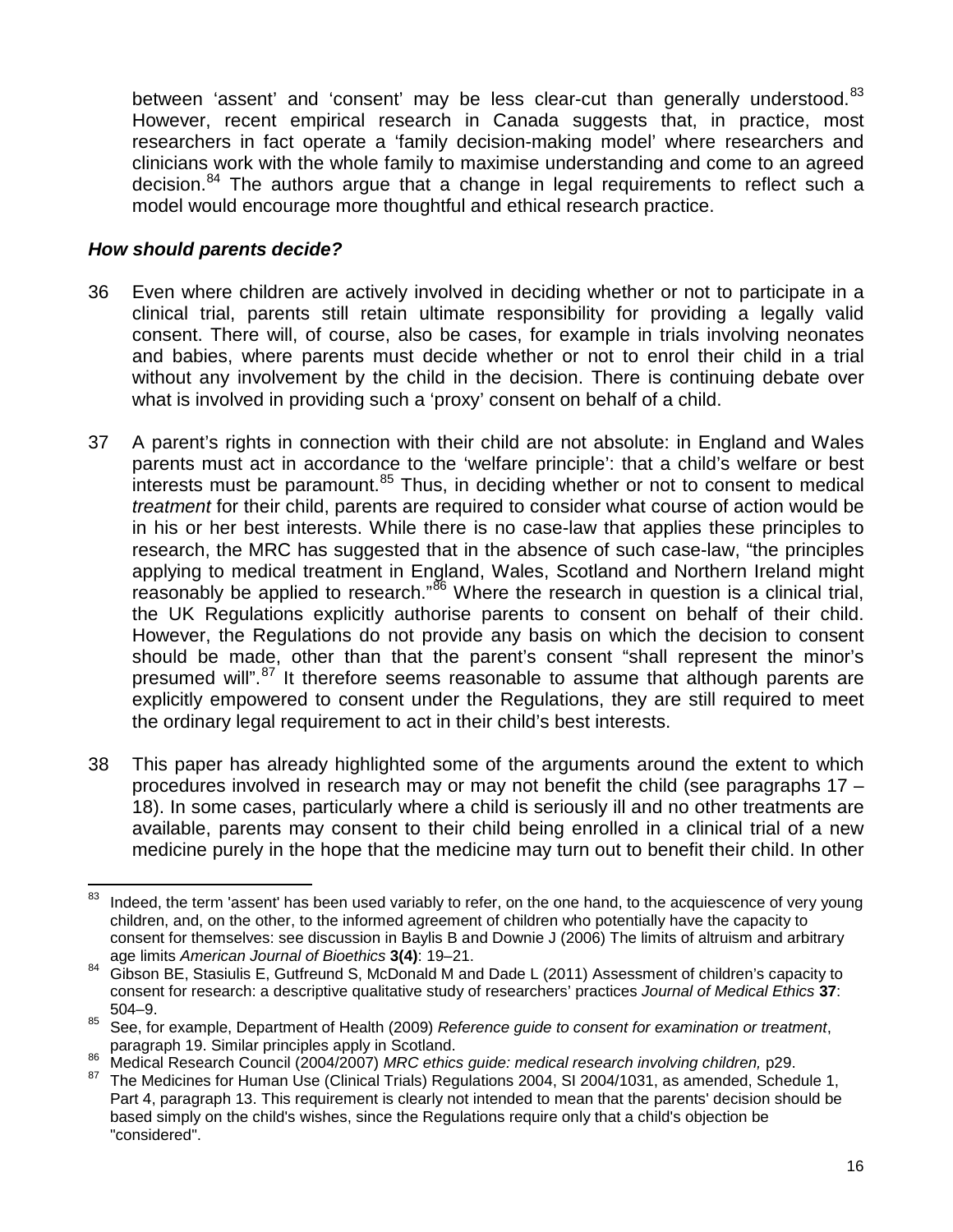cases, for example where healthy children are involved in vaccine trials, any possible benefit to the child will be much less direct. Moreover, clinical trials may often involve additional procedures, such as blood tests or scans, undertaken with the aim of generating additional research data, rather than to influence the individual child's care. It is not entirely clear in what sense such procedures can be said to be in the child's 'best interests'. The situation with respect to clinical trials is potentially exacerbated by the wording of the UK Regulations which require that "direct" benefit be obtained for the group of children participating in the trial before the trial may be approved. The use of the term "direct" in this context suggests that incidental or 'collateral' benefits, such as additional monitoring and health checks, may not be sufficient to count when determining a child's best interests.<sup>[88](#page-16-0)</sup>

- 39 Where an adult makes their own decision to participate in research, accepting some degree of risk and discomfort in order to benefit others, this may be understood and praised as an altruistic act. The question of whether it is acceptable to make such 'altruistic' decisions when acting as a proxy decision-maker for another person, who is not deemed legally competent to make that decision for himself or herself, is much more controversial. Indeed, it has been argued that "on a conceptual level, we should recognise that one person cannot volunteer or command the altruism of another. While parents may have the moral authority to volunteer their child for research, a child's altruism is not something they are in a position to offer or negotiate."<sup>[89](#page-16-1)</sup> On the other hand, there is unease at the idea that the requirement to act in children's 'best interests' should apparently exclude any consideration on the part of the decision-maker of the interests of others. It has recently been argued that the notion of what can 'benefit' a person, or be in their 'best interests' should be widened so that it includes the notion of "contributing to a valuable project"; $90$  a similar approach is found in the argument that there are benefits in living in a society where good research is prioritised.<sup>[91](#page-16-3)</sup> Others, by contrast, find these attempts to broaden the notion of 'benefit' unhelpful, but see no ethical difficulty in moving away from the idea of best interests altogether and instead applying the test of whether a procedure would be *contrary* to a child's interests.<sup>[92](#page-16-4)</sup>
- 40 Qualitative research across a number of different countries investigating how, in practice, parents actually make decisions about research participation suggests that the approaches taken fall into two broad categories: "being a good parent"; and "being a good citizen". The first category included consideration of factors closely bound up with the child's medical best interests such as:

<span id="page-16-0"></span><sup>88</sup> See: Cave E (2010) Seen but not heard? Children in clinical trials *Medical Law Review* 18: 1–27 for a detailed discussion of these points in the context of the authorisation of research.

<span id="page-16-1"></span><sup>&</sup>lt;sup>89</sup> Spriggs M (2006) Can children be altruistic research subjects? *American Journal of Bioethics* **6(5)**: 49–50.<br><sup>90</sup> Mendlar D (2010) *The ethics* of politicis research subjects? Bater Singer (2011) Mhen is research an

<span id="page-16-2"></span><sup>90</sup> Wendler D (2010) *The ethics of pediatric research*, reviewed in Peter Singer (2011) When is research on children ethical? *Lancet* **377**: 115–6.

<span id="page-16-3"></span><sup>91</sup> John Harris, cited in See Cave E (2010) Seen but not heard? Children in clinical trials *Medical Law Review* **18**: 1–27.

<span id="page-16-4"></span><sup>92</sup> Peter Singer (2011) When is research on children ethical? *Lancet* **377**: 115–6.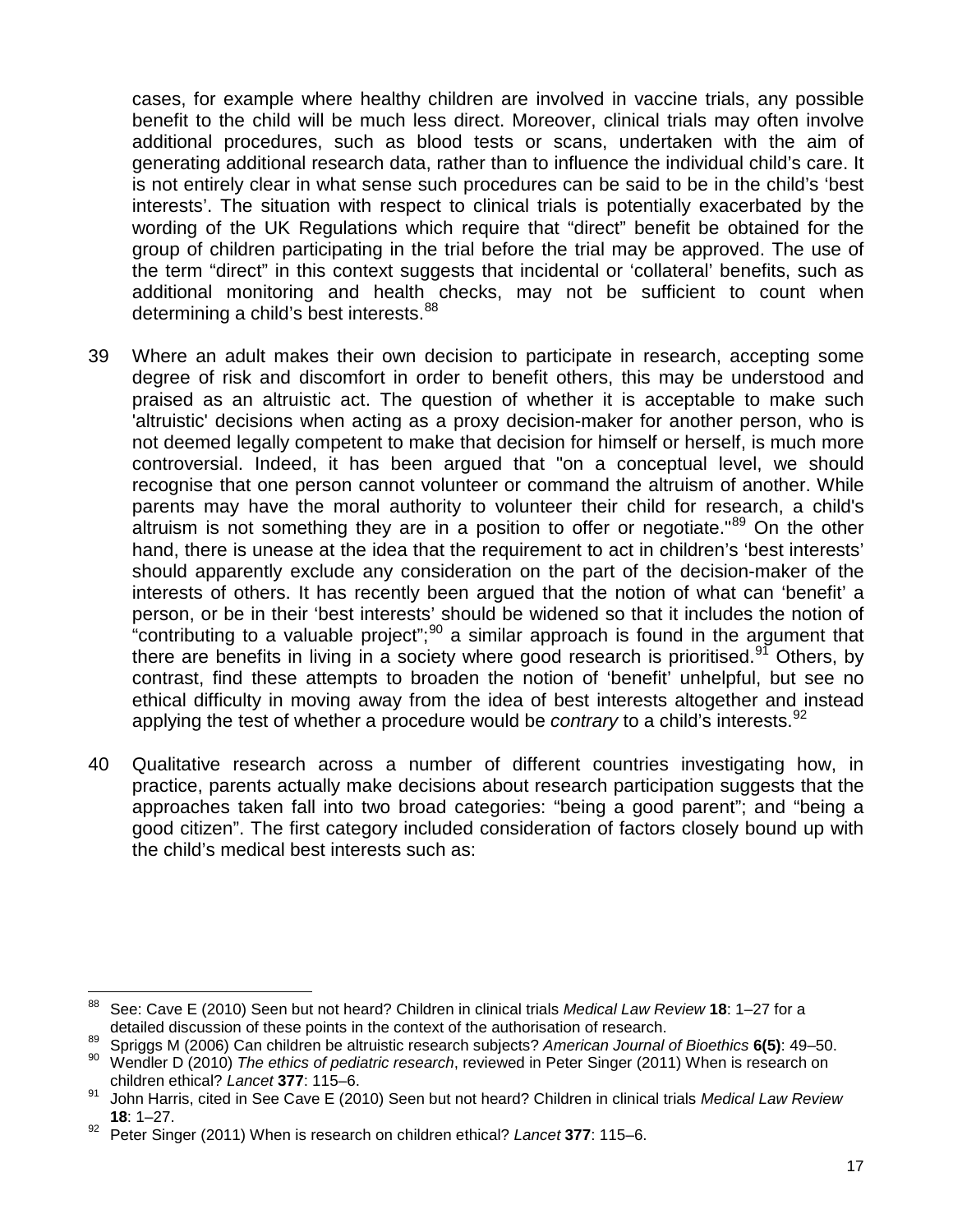- whether the research would give the child access to free, enhanced or more convenient healthcare, including treatment that would not be available outside the research context: [93](#page-17-0)
- how novel the treatment was (seen positively as offering hope where other treatments had failed, or negatively as involving high risks); and
- how they thought the child would cope.

Factors associated with "being a good citizen", on the other hand, included seeing participation as a social responsibility, for example as a way of reflecting the altruism of other children who had participated in research in the past and hence helped improve healthcare for their own child.<sup>[94](#page-17-1)</sup>

- 41 Similarly, a recent UK study looking at the experience of parents being invited to consider enrolling their child in a clinical trial as part of their treatment for leukaemia found that discussions about the option of entering the trial were firmly embedded in clinical practice. Discussions about the trial took place in the context of making the best decision about the child's care in the light of uncertainty: cited examples included a doctor saying "if I wasn't [happy for the child to be enrolled in either 'arm' of the trial] I'd be giving you the one that I thought was better".<sup>[95](#page-17-2)</sup> Most of the parents who commented on the scientific rationale of the trial, as opposed to their own child's treatment options, were positive about the possibility of helping families in other situations. One parent interviewed, for example, commented that "at every opportunity that we're able to give something back in terms of information or supporting them in some way we will do it… This is such a massive ordeal that anything we can do to make it easier for someone else we will do." It therefore seems to be the case that, in practice, some parents do feel able to take a wider view, in addition to considering what is best for their own child.
- 42 Finally, studies on how parents make decisions on research participation highlight how very difficult many parents find these decisions, and hence how significant the role of the investigator and/or physician involved may be. One study that sought to examine parents' involvement in the consent process, for example, found that the majority of parents appeared to prefer the physician to take responsibility in the decision-making process, with 38 per cent of parents making their decision together with the investigator, and 41 per cent allowing the physician to decide.<sup>[96](#page-17-3)</sup> Such statistics suggest that not only children, but also their parents may potentially be vulnerable when making decisions about research, and highlight again the importance of clarity as to which procedures in a clinical trial constitute treatment for the child, and which are primarily designed to gather research data.

# **VII Questions the Nuffield Council might address**

<span id="page-17-0"></span><sup>93</sup> The consideration of access to free healthcare arose particularly in countries with a universal freely

<span id="page-17-1"></span>accessible health system.<br>94 Fisher HR, McKevitt C and Boaz A (2011) Why parents enrol their children in research: a narrative synthesis,<br>Journal of Medical Ethics, Online First: doi:10.1136/jme.2010.040220.

<span id="page-17-2"></span>*Journal of Medical Ethics,* Online First*:* doi:10.1136/jme.2010.040220. <sup>95</sup> Byrne-Davis LMT, Salmon P, Gravenhorst K, Eden TOB and Young B (2010) Balancing high accrual and ethical recruitment in paediatric oncology: a qualitative study of the 'look and feel' of clinical trial discussions *BMC Medical Research Methodology* **10**: 101.

<span id="page-17-3"></span><sup>96</sup> Chappuy H, Doz F, Blanche S *et al*. (2006) Parental consent in paediatric clinical research *Archives of Disease in Childhood* **91**: 112–6.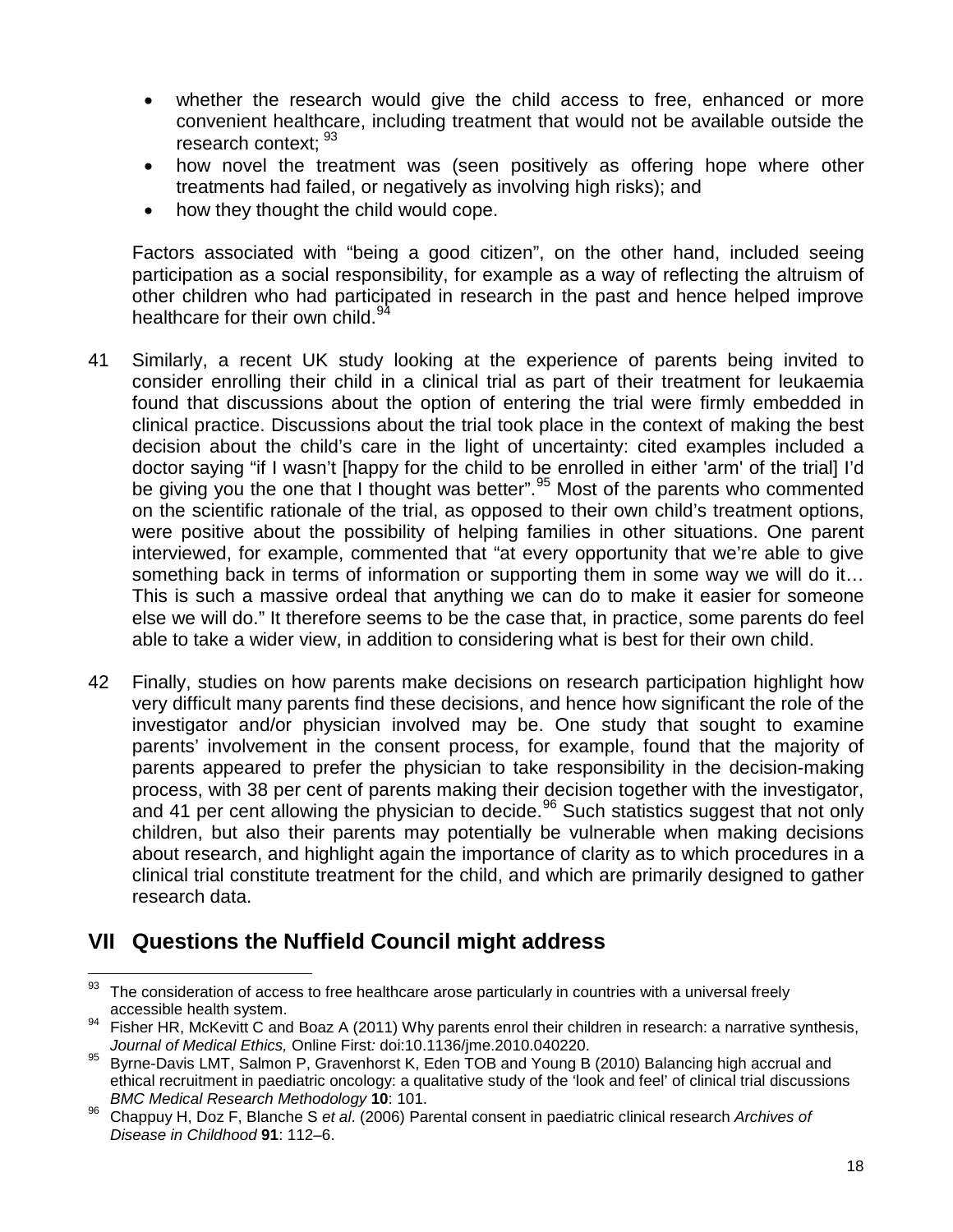43 This aim of the workshop is to consider whether the Nuffield Council might play a useful role in addressing these ethical issues, by establishing a Working Party to consider them and make recommendations, or by any other means. Ethical questions arising out this background paper relate to: the role of the regulatory environment in encouraging paediatric trials: the question of how risks and benefits may ethically be balanced; and the role of all concerned in determining whether a child should be enrolled in a particular trial. They include:

#### **Regulatory environment**

• To what extent does the regulatory environment affect the number and conduct of clinical trials in children and thus affect the delivery of better treatments and medicines to children? What are the respective responsibilities of regulators and pharmaceutical companies?

#### **Balancing risk and benefit**

- In what sense are children vulnerable with respect to research participation? How should they be protected, and by whom?
- To what extent should children be permitted by law to undergo research procedures that are not designed to offer them personal medical benefit?
- What, if any, limits should there be on children being involved in clinical trials that *do* have the potential to offer them personal benefit? Are any risks too high?
- How can risks be most usefully categorised and/or defined, both to enable consistent decision-making by those scrutinising research, and to support individual parents and children in deciding whether or not to participate once a project has been approved?
- In what circumstances should 'minor increase over minimal risk' be permitted?

### **Roles of parent, child and health professional in determining involvement**

- Should parents be allowed to 'volunteer' their children for research that is not designed personally to benefit them? How helpful is the concept of 'best interests' in considering research involvement?
- What should be the respective roles of the doctor, the investigator, the parent(s) and the child in deciding whether or not to participate in a particular trial?
- Is it helpful to separate out 'consent' from parents and 'assent' from children? Would it be more meaningful to move towards a model of family decision-making, in law as well as in practice?